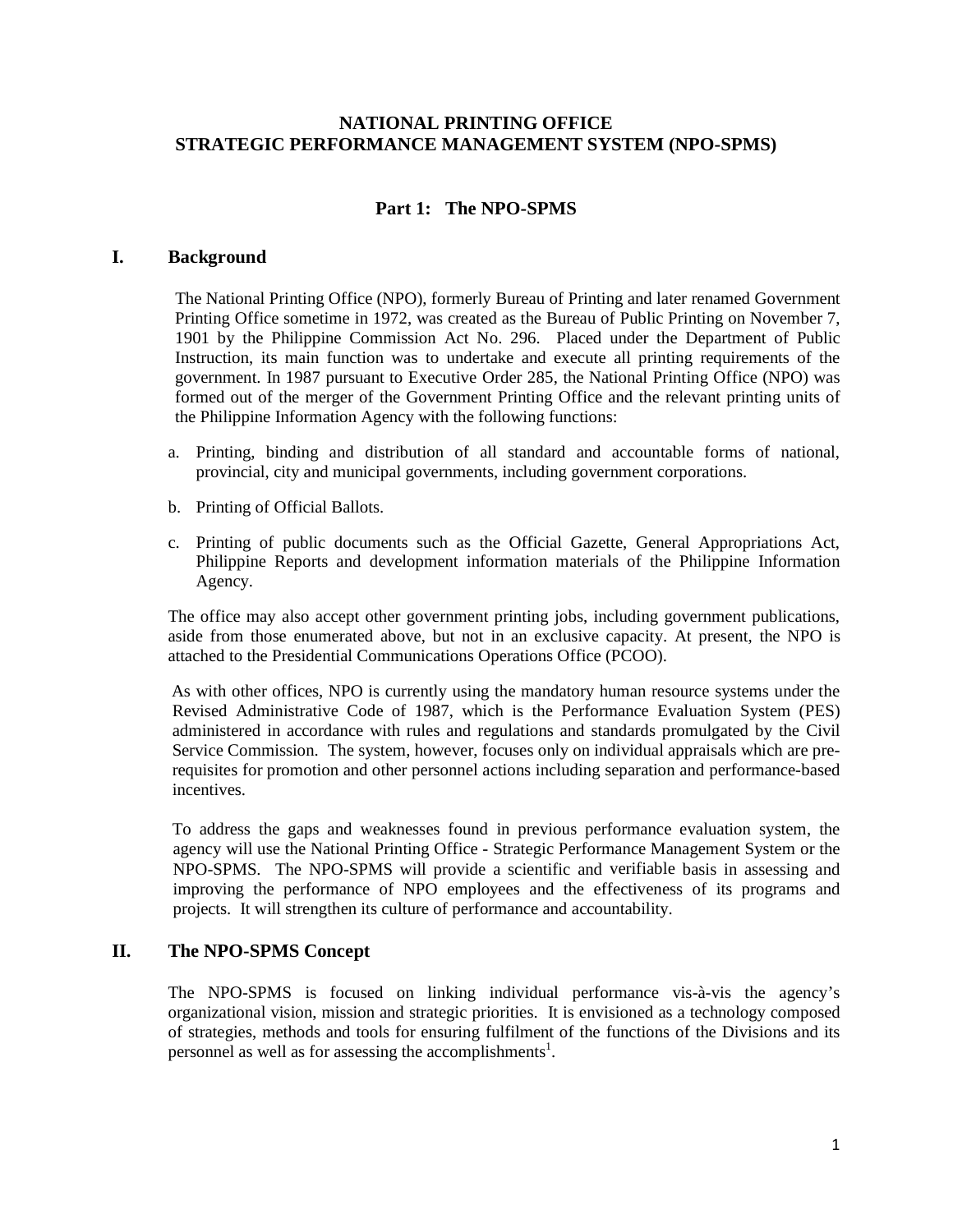It is a mechanism that ensures that each employee contributes to the attainment of or helps achieve the objectives set by the organization and, on the other hand, the organization, achieves the objectives that it has set itself to achieve in its strategic plan.

Performance management system (PMS) is the heart of human resource systems because information produced from it is useful in human resource planning, management and decision making processes.

<sup>1</sup> "The PMS-OPES: Re-inventing the performance management system of the bureaucracy". Annex A of CSC Resolution NO. 1100224

The NPO-SPMS follows the four-stage PMS cycle: **performance planning and commitment, performance monitoring and coaching, performance review and evaluation, performance rewarding and development planning** (Annex F).

To complement and support the NPO-SPMS, the following enabling mechanisms will be put in place, and maintained:

- A Recruitment System that identifies competencies and other attributes required for particular jobs or functional groups;
- An adequate Rewards and Incentive System;
- Mentoring and Coaching Program;
- An information communication technology (ICT) that supports project documentation, knowledge management, monitoring and evaluation;
- Change Management Program; and
- Policy Review and Formulation.

# **III. General Objectives**

The NPO-SPMS shall be prepared and administered to:

- a. Concretize the linkage of organizational performance with the Philippine Development Plan, the Agency Mandate and Program Thrusts, and the Organizational Performance Indicator Framework;
- b. Ensure organizational effectiveness and improvement of individual employee efficiency by cascading institutional accountabilities to the various levels of the organization anchored on the establishment of rational and factual basis for performance targets and measures; and
- c. Link performance management with other human resource systems and ensure adherence to the principle of performance-based tenure and incentive system.

### **IV. Basic Elements**

The NPO-SPMS shall include the following basic elements:

a. **Alignment of Goals to Agency Mandate and Organizational Priorities.** Performance goals and measurement are aligned to the national development plans, agency mandate/vision/mission and strategic priorities and/or organizational performance indicator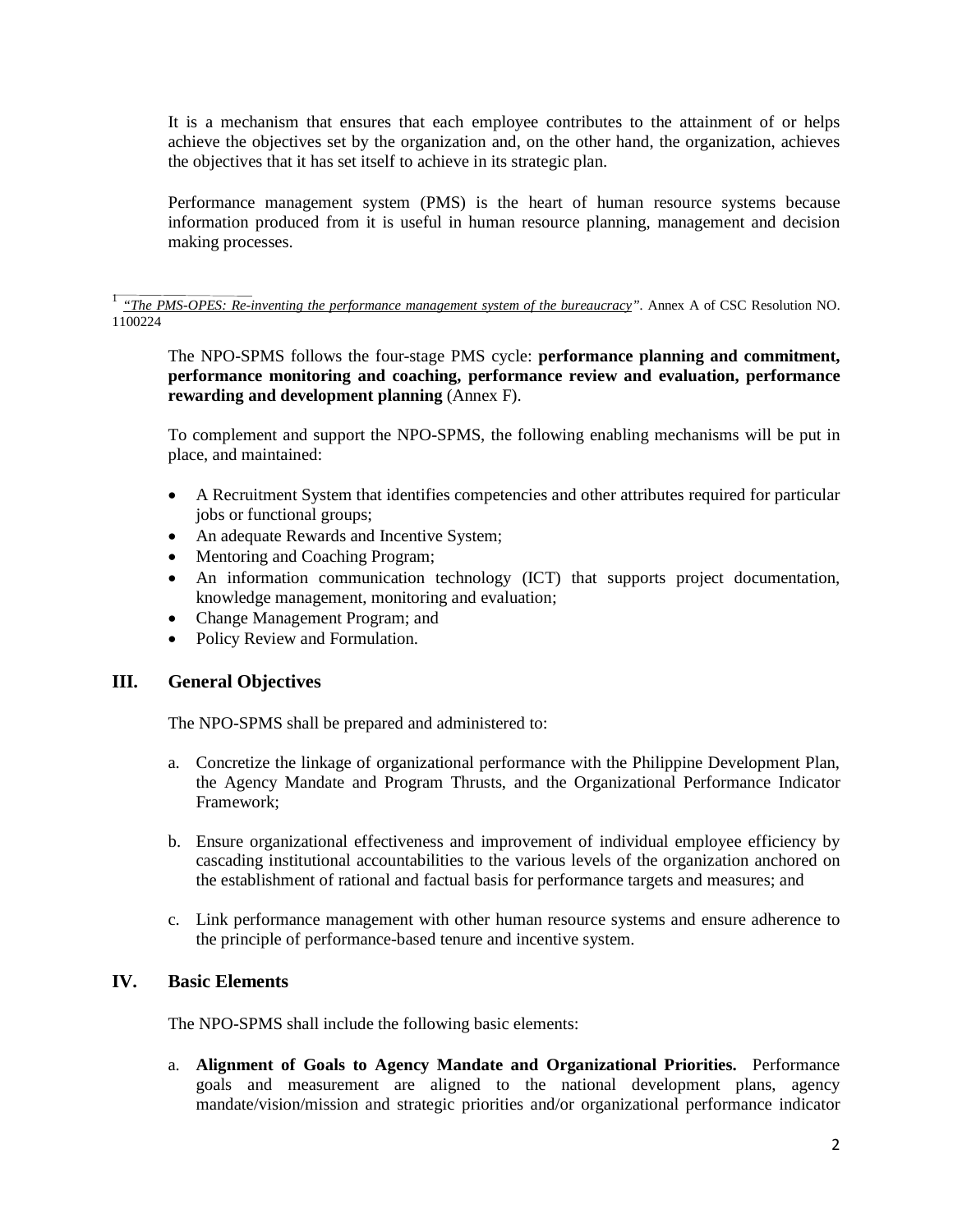framework. Standards are pre-determined to ensure efficient use and management of inputs and work processes. These standards are integrated into the success indicators as organizational objectives are cascaded down to operation level.

- b. **Outputs/Outcomes-based.** The system puts premium on major final outputs that contributes to the realization of organizational mandate, mission/vision, strategic priorities, outputs and outcomes.
- c. **Team-approach to performance management.** Accountabilities and individual roles in the achievement of organizational goals are clearly defined to give way to collective goal setting and performance rating. Individual's work plan or commitment and rating form is linked to the division/unit/office work plan or commitment and rating form to establish clear linkage between organizational performance and personnel performance.
- d. **User-friendly**. The forms used for both the organizational and individual performance are similar and easy to accomplish. The organizational and individual major final outputs and success indicators are aligned to facilitate cascading of organizational goals to the individual staff members and the harmonization of organizational and individual performance ratings.
- e. **Information System that supports Monitoring and Evaluation.** Monitoring and Evaluation (M&E) mechanisms and Information System (IS) are vital components of the NPO-SPMS in order to facilitate linkage between organizational and employee performance. The M&E and IS will ensure generation of timely, accurate, and reliable information for both performance monitoring/tracking, accomplishment reporting, program improvement and policy decision making.
- f. **Communication Plan.** A program to orient agency officials and employees on the new and revised policies on NPO-SPMS shall be implemented. This is to promote awareness and interest on the system, generate employees' appreciation for the NPO-SPMS as a management tool for performance planning, control and improvement, and guarantee employees' internalization of their role as partners of management and co-employees in meeting organizational performance goals.

# **V. Key Players and Responsibilities** (Annex M)

### **a. NPO Director as NPO-SPMS Champion**

- Primarily responsible and accountable for the establishment and implementation of the NPO-SPMS.
- Sets agency performance goals/objectives and performance measures.
- Determines agency target setting period.
- Approves office performance commitment and rating.
- Assesses performance of Divisions.

### **b. Performance Management Team (PMT)**

- 1. Assistant Director as Chairperson
- 2. Chief, Administrative Division
- 3. Chief, Production Planning and Control Division
- 4. Assistant Chief, Composing Division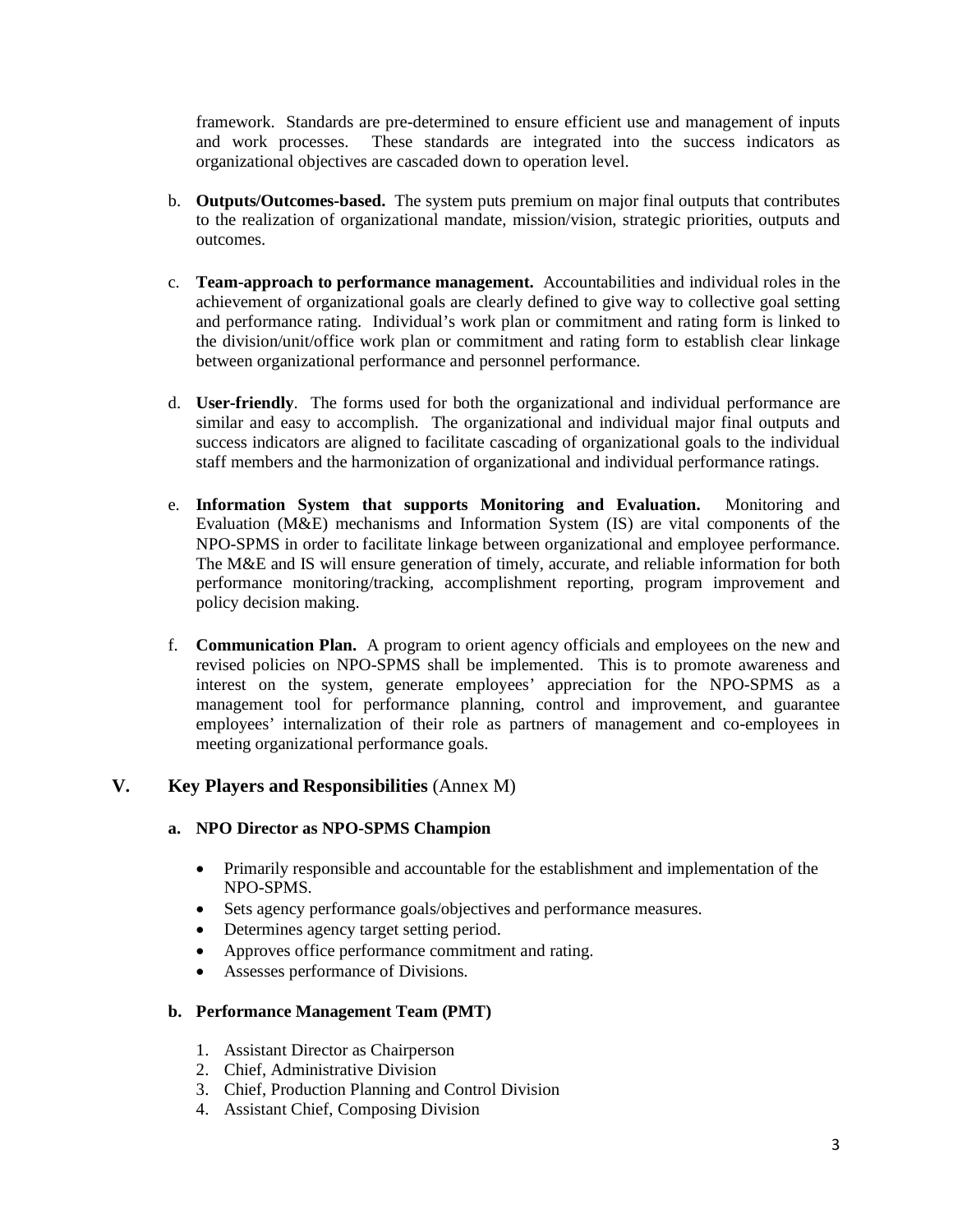- 5. Assistant Chief, Financial and Management Division
- 6. Chief, HRM

The PMT shall have the following functions and responsibilities:

- Sets consultation meeting with all Heads of Divisions for the purpose of discussing the targets set in the Office Performance Commitment and Rating (OPCR) Form.
- Ensures that office performance targets and measures, as well as the budget are aligned with those of the Agency and that work distribution of Divisions is rationalized.
- Recommends approval of the office performance commitment and rating to the Director.
- Acts as appeals body and final arbiter for performance management issues of the agency.
- Identifies potential top performers and provide inputs to PRAISE Committee for grant of awards and incentives.
- Adopts its own internal rules, procedures and strategies in carrying out the above responsibilities including schedule of meetings and deliberations, and delegation of authority to representatives in case of absence of its members.

### **The Office of the Assistant Director**

- Monitors submission of OPCR Form and schedule the review/evaluation of Office commitments by the PMT before the start of a performance period.
- Consolidates reviews, validates and evaluates the initial performance assessment of the Heads of Divisions based on reported Office accomplishments against the success indicators, and the allotted budget against actual expenses. The result of the assessment shall be the basis of PMT's recommendation to the NPO Director who shall determine the final Office rating.
- Conducts an agency performance planning and review conference annually for the purpose of discussing the Office assessment for the preceding performance period and plans for the succeeding rating period with concerned Heads of Divisions. This shall include participation of the Financial Unit as regards budget utilization.
- Provides each Division with the final Office Assessment to serve as basis in the assessment of individual employees.

### **c. Human Resource Management Office**

- Monitors submission of Individual Performance Commitment and Review (IPCR) Form by Heads of Divisions.
- Reviews the Summary List of Individual Performance Rating to ensure that the average performance rating of employees is equivalent to or not higher than the Office Performance Rating as recommended by the PMT and approved by the NPO Director.
- Provides analytical data on retention, skill/competency gaps, and talent development plans that align with strategic plans.
- Coordinate developmental interventions that will form part of the human resource (HR) Plan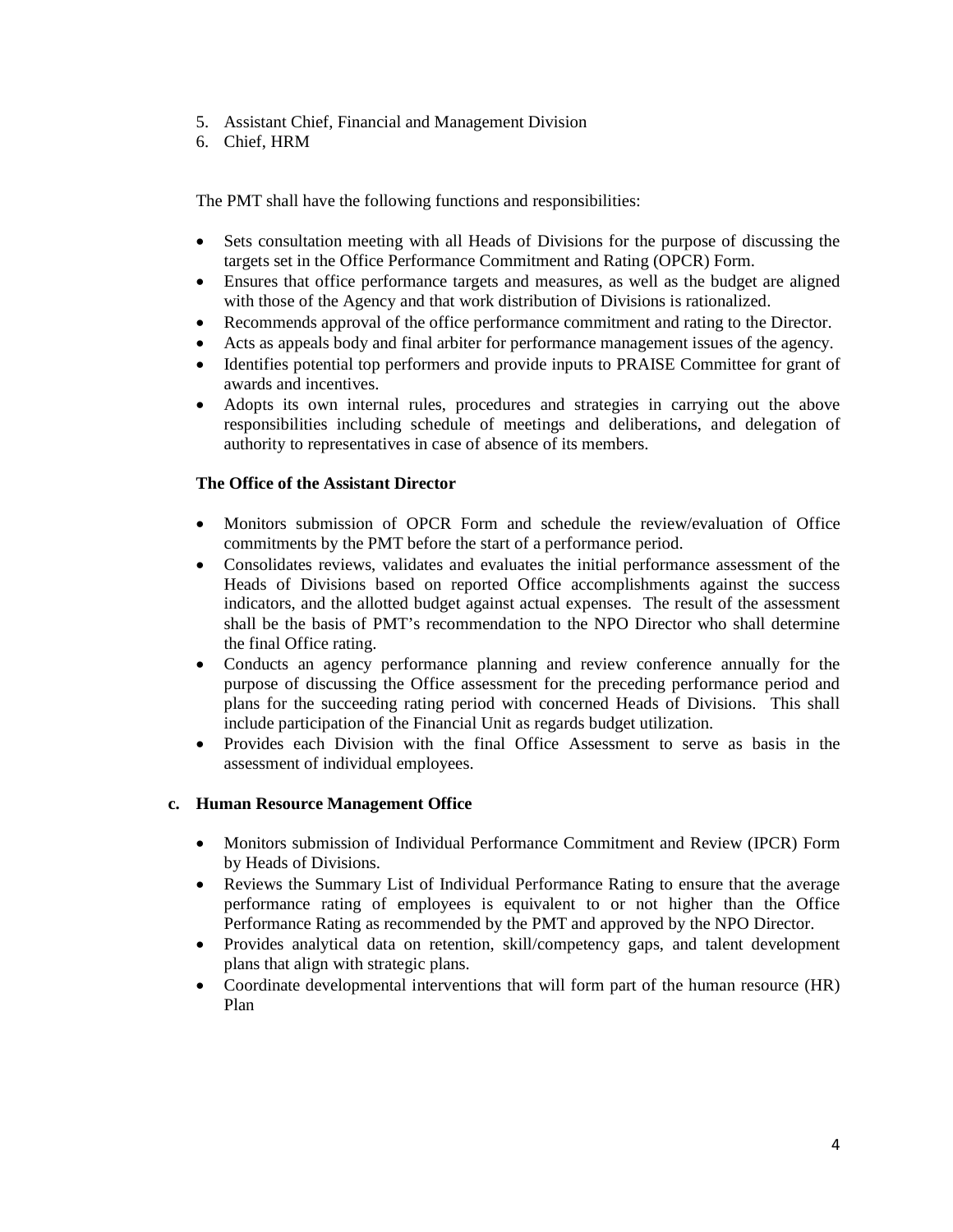### **d. Head of Division**

- Assumes primary responsibility for performance management in his/her Division ensuring attainment of performance objectives and targets
- Conducts strategic planning session with supervisors and staff and agree on the outputs that should be accomplished based on the goals/objectives of the organization and submits the OPCR Form to the Planning Office
- Rationalizes distribution of targets/tasks
- Reviews and approves IPCR Form for submission to the HRM Unit/Personnel Office before the start of the performance period.
- Submits a quarterly accomplishment report to the Planning Office based on the PMS calendar<sup>2</sup> (Annex D)
- Does initial assessment of office's performance using the approved OPCR Form
- Monitors closely the status of performance of their subordinates and provide support and assistance through the conduct of coaching for the attainment of targets set by the Divisions and individual employees
- Determines final assessment of performance level of the individual employees in his/her office based on proof of performance
- Informs employees of the final rating and identifies and recommends necessary interventions to employees based on the assessment of developmental needs
	- o Recommends and discusses a development plan with the subordinates who obtain **Unsatisfactory** performance during the rating period not later than one (1) month after the end of the said period and prepares written notice/advice to subordinates that a succeeding Unsatisfactory performance shall warrant their separation from the service approved and signed by the NPO Director.
	- o Provides preliminary rating to subordinates showing Poor Performance not earlier than the third  $(3^{rd})$  month of the rating period. A development plan shall be than the third  $(3<sup>rd</sup>)$  month of the rating period. discussed with the concerned subordinate and issues a written notice that failure to improve their performance shall warrant their separation from the service approved and signed by the NPO Director.

# **e. Individual Employees**

• Acts as partners of management and their co-employees in meeting organizational performance goals.

 $2$  The timetable for the preparation, review and approval of performance targets, standards, and ratings.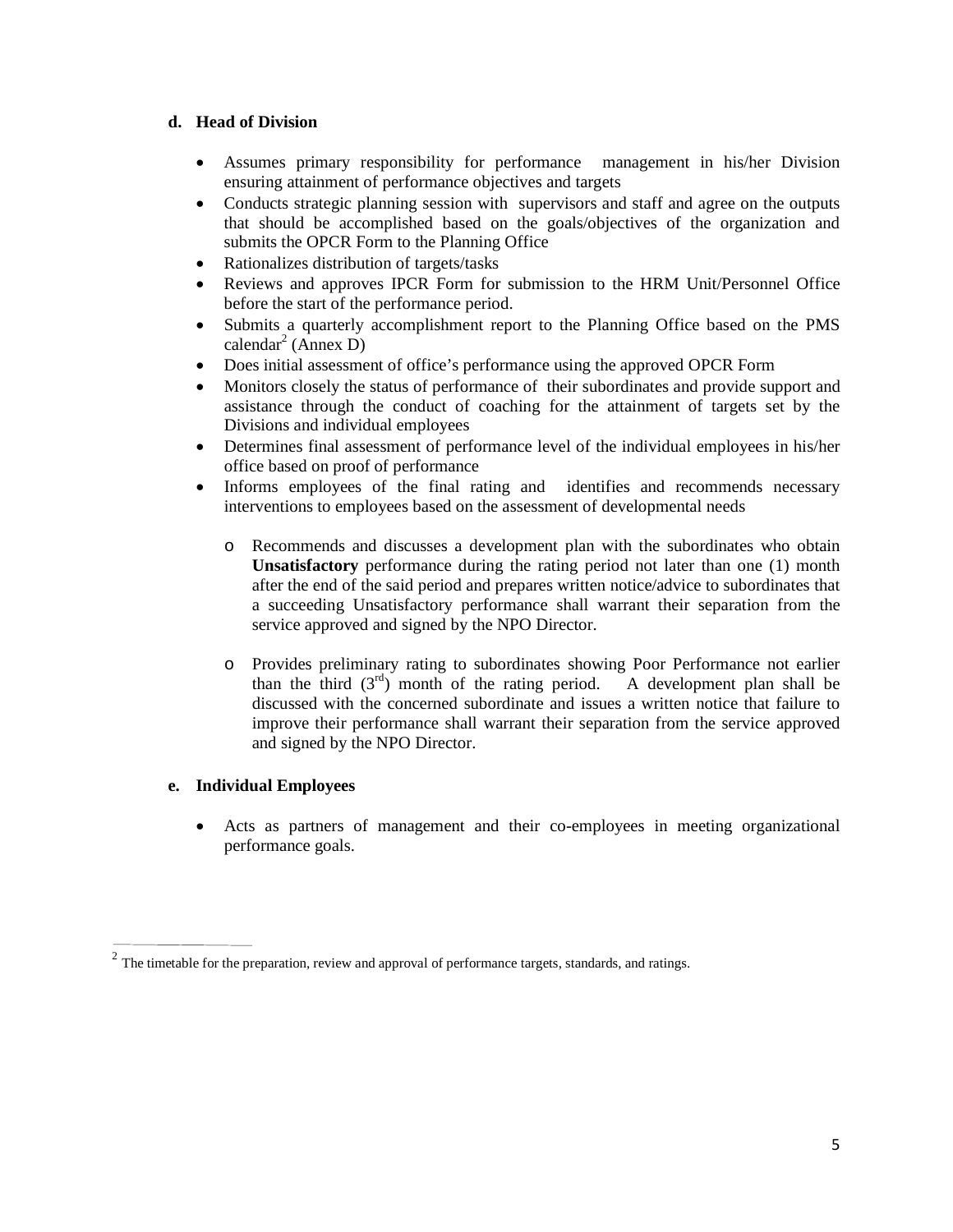### **Part 2: The NPO-SPMS Process**

### **I. The NPO-SPMS Cycle**

The NPO-SPMS shall follow the same four-stage **PMS** cycle that underscores the importance of performance management.

### **Stage 1: Performance Planning and Commitment** (Annex G)

This is done at the start of the performance period where the NPO Director meet with the Division Chiefs, supervisors and staff and agree on the outputs that should be accomplished based on the goals/objectives of the agency.

During this stage, **success indicators** are determined. Success indicators are performance level yardsticks consisting of **performance measures and performance targets.** This shall serve as bases in the office and individual employee's preparation of their performance contract and rating form.

**Performance measures** (Annex C) are those that contribute to or support the outcomes that the Agency aims to achieve. The performance measures must be continuously refined and reviewed.

Performance measures shall include any one, combination of, or all of the following general categories, whichever is applicable.

| Category          | <b>Definition</b>                                                              |  |  |  |  |  |  |  |
|-------------------|--------------------------------------------------------------------------------|--|--|--|--|--|--|--|
| Effectiveness/    | The extent to which actual performance compares with targeted                  |  |  |  |  |  |  |  |
| Quality           | performance.                                                                   |  |  |  |  |  |  |  |
|                   | The degree to which objectives are achieved and the extent to which            |  |  |  |  |  |  |  |
|                   | targeted problems are solved.                                                  |  |  |  |  |  |  |  |
|                   | In management, effectiveness relates to <i>getting the right things done</i> . |  |  |  |  |  |  |  |
| Efficiency        | The extent to which time or resources is used for the intended task or         |  |  |  |  |  |  |  |
|                   | purpose. Measures whether targets are accomplished with a minimum              |  |  |  |  |  |  |  |
|                   | amount or quantity of waste, expense, or unnecessary effort.                   |  |  |  |  |  |  |  |
| <b>Timeliness</b> | Measures whether the deliverable was done on time based on the                 |  |  |  |  |  |  |  |
|                   | requirements of the law and/or clients/stakeholders.                           |  |  |  |  |  |  |  |
|                   | Time-related performance indicators evaluate such things as project            |  |  |  |  |  |  |  |
|                   | completion deadlines, time management skills and other.                        |  |  |  |  |  |  |  |

The NPO Director shall cause the determination of the "agency target setting period", $3\overline{ }$  a period within which the office and employees' targets are set and discussed by the raters and the ratees, reviewed and concurred by the head of the Division and submitted to the PMT.

<sup>3</sup> Before the start of the performance period.

The Agency Mandate, Program Thrusts and Major Final Outputs shall be the basis of the targets of the Office. Aside from the Office commitments explicitly identified under each Strategic Priority and major final outputs<sup>4</sup> that contribute to the attainment of organizational mission/vision which form part of the core functions<sup>5</sup> of the Office shall be indicated as performance targets.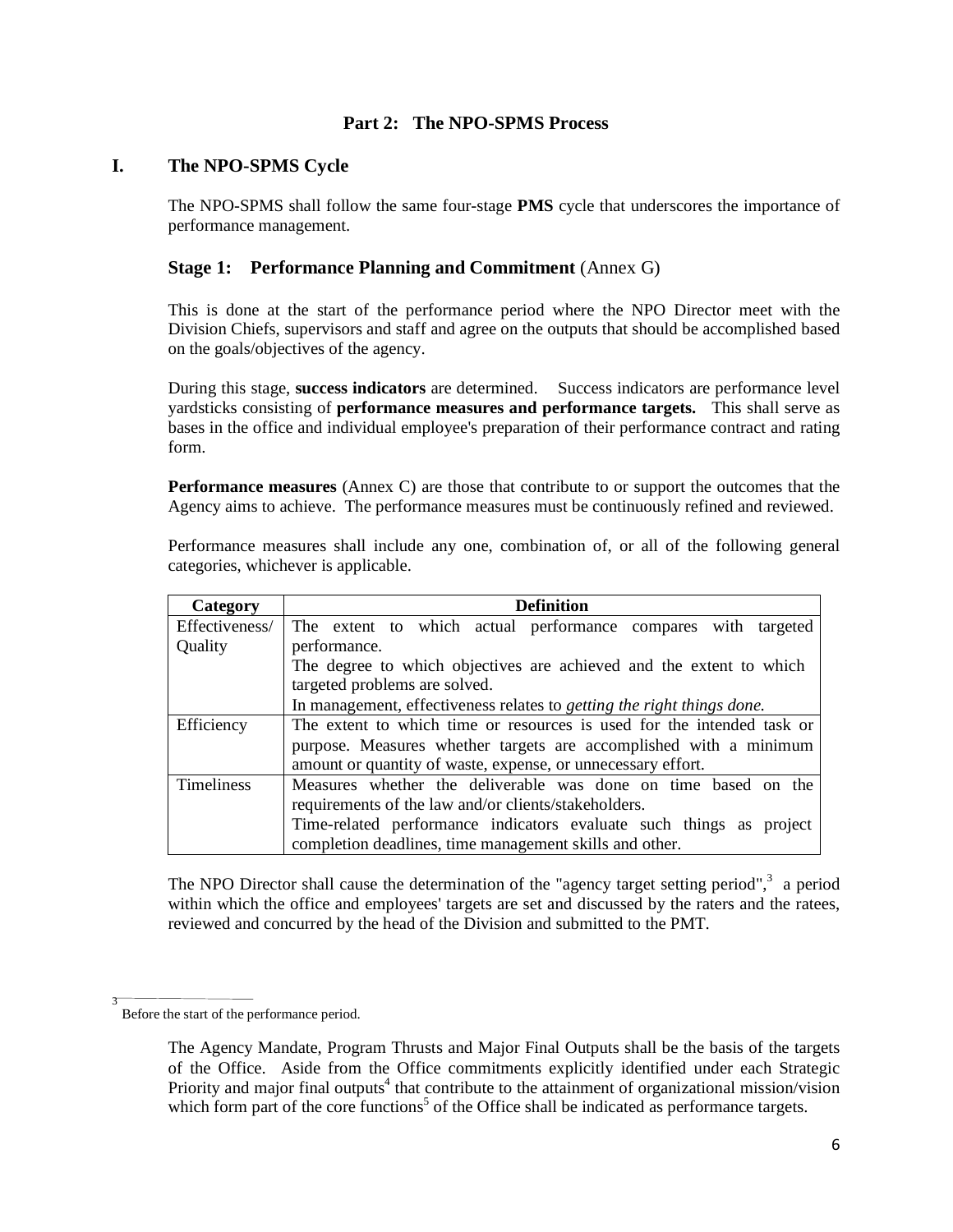The targets shall take into account any combination of, or all of the following:

- **Historical data.** The data shall consider past performance.
- **Benchmarking.** This involves identifying and comparing the best practices within the agency. Benchmarking may also involve recognizing existing standards based on provisions or requirements of the law.
- **Client demand.** This involves a bottom-up approach where the Office sets targets based on the needs of its clients. The Division may consult with stakeholders and review the feedback on its services.
- **Top Management instruction.** The NPO Director may set targets and give special assignments.
- **Future trend**. Targets may be based from the results of the comparative analysis of the actual performance of the Office with its potential performance.

In setting work targets, the Office shall likewise indicate the detailed budget requirements per expense account to help the NPO Director in ensuring a strategy driven budget allocation and in measuring cost efficiency. The Office shall also identify specific division/unit/group/individuals as primarily accountable for producing a particular target output per program/project/activity. These targets, performance measures, budget and responsibility centers are summarized in the OPCR Form (Annex A).

The approved OPCR Form shall serve as basis for individual performance targets and measures to be prepared in the IPCR (Annex B).

Unless the work output of a particular duty has been assigned pre-set standards by management, its standards shall be agreed upon by the supervisors and the ratees.

Individual employees' performance standards shall not be lower than the agency's standards in its approved OPCR Form.

# **Stage 2: Performance Monitoring and Coaching**

During the performance monitoring and coaching phase, the performance of the Office and every individual shall be regularly monitored at various levels: i.e., the NPO Director, Planning Office, Division Head and individual, on a regular basis.

Supervisors and coaches play a critical role at this stage. Their focus is on the critical function of managers and supervisors as coaches and mentors in order to provide an enabling

MFOs are goods and services that a department/agency is mandated to deliver to external clients through the implementation of programs, activities and projects (per DBM published *Organization Indicators Framework (OPIF) Book of Outputs for 2011).* 5

Core functions are those performed by the Office, inherent in its mandates.

Monitoring and evaluation mechanisms should be in place to ensure that timely and appropriate steps will be taken to keep a program on track and to ensure that its objectives or goals are met in the most effective manner (Annex H, I and J). Also a very vital tool of management at this stage is an information system that will support data management to produce timely, accurate and reliable information for program tracking and performance monitoring/reporting.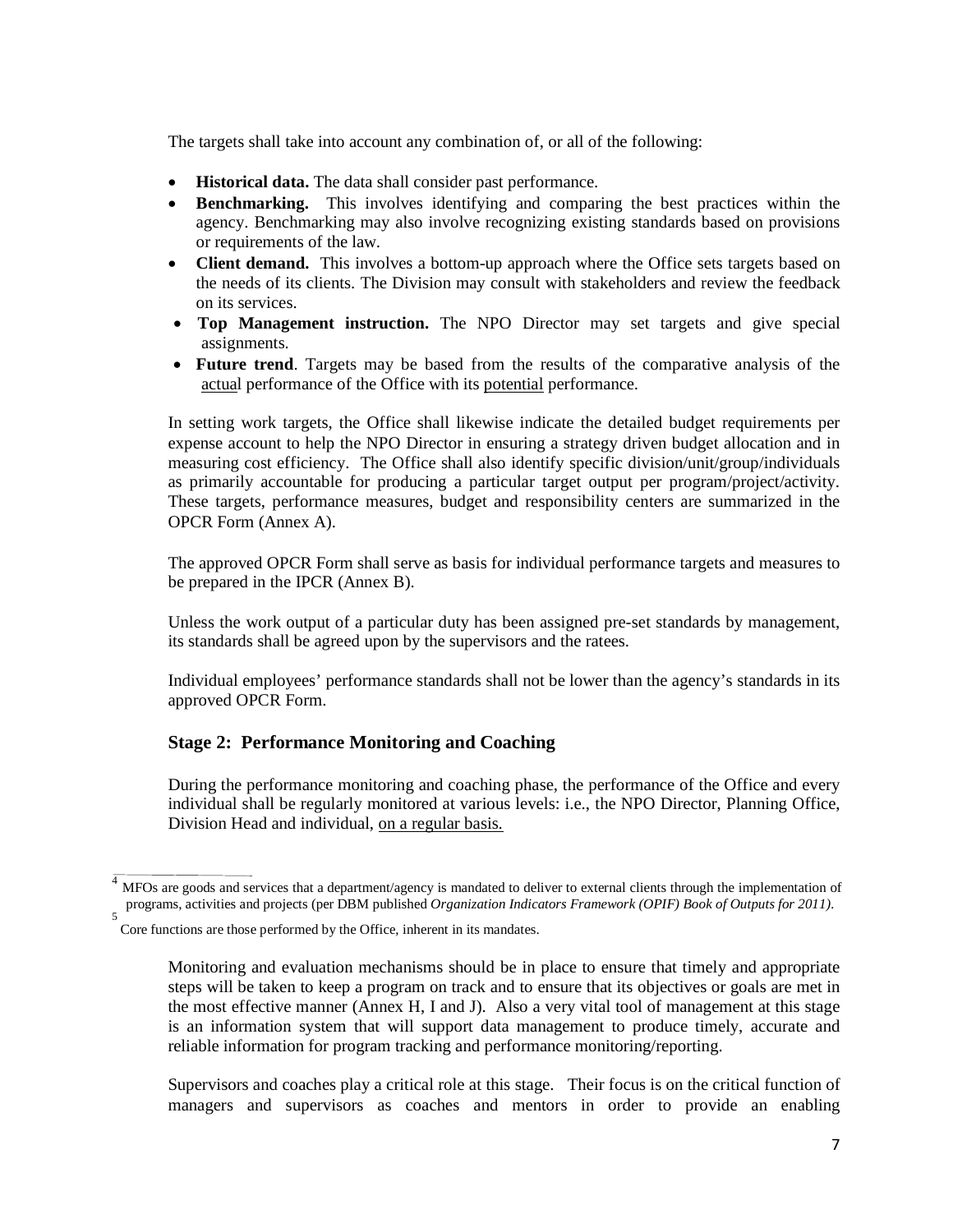environment/intervention to improve team performance; and manage and develop individual potentials.

# **Stage 3: Performance Review and Evaluation (Office Performance and Individual Employee's Performance)**

This phase aims to assess both Office and individual employee's performance level based on performance targets and measures as approved in the office and individual performance commitment contracts.

The results of assessment of Office and individual performance shall be impartial owing to scientific and verifiable basis for target setting and evaluation.

### • **Office Performance Assessment**

The Office of the Assistant Director shall consolidate, review, validate and evaluate the initial performance assessment of the Heads of Divisions based on reported Office accomplishments against the success indicators, and the allotted budget against the actual expenses. The result of the assessment shall be submitted to the PMT for calibration and recommendation to the NPO Director. The NPO Director shall determine the final rating of Divisions.

An agency performance review conference shall be conducted annually by the Office of the Assistant Director (OAD) for the purpose of discussing the Office assessment with concerned Heads of Divisions. This shall include participation of the Financial Office as regards budget utilization. To ensure complete and comprehensive performance review, all Divisions shall submit a quarterly accomplishment report to the OAD based on the NPO-SPMS calendar<sup>6</sup> (Annex D).

Any issue/ appeal/protest on the Office assessment shall be articulated by the concerned head of Division and decided by the NPO Director during this conference; hence the final rating shall no longer be appealable/contestable after the conference.

The OAD shall provide each Division with the final Office Assessment to serve as basis of offices in the assessment of individual staff members.

### • **Performance Assessment for Individual Employees**

The immediate supervisor shall assess individual employee performance based on the commitments made at the beginning of the rating period. The performance rating shall be based solely on records of accomplishment; hence, there is no need for self rating. It is also expected that the immediate supervisor keeps documenting evidence on the kind of outputs of individual employees which will be used as bases for employee assessment and for determining employee's contributions to major final output.

The NPO-SPMS puts premium on major final outputs towards realization of organizational mandate and mission/vision. Hence, rating for planned and/or intervening tasks shall always

<sup>&</sup>lt;sup>6</sup> The timetable for the preparation, review and approval of performance targets, standards, and ratings.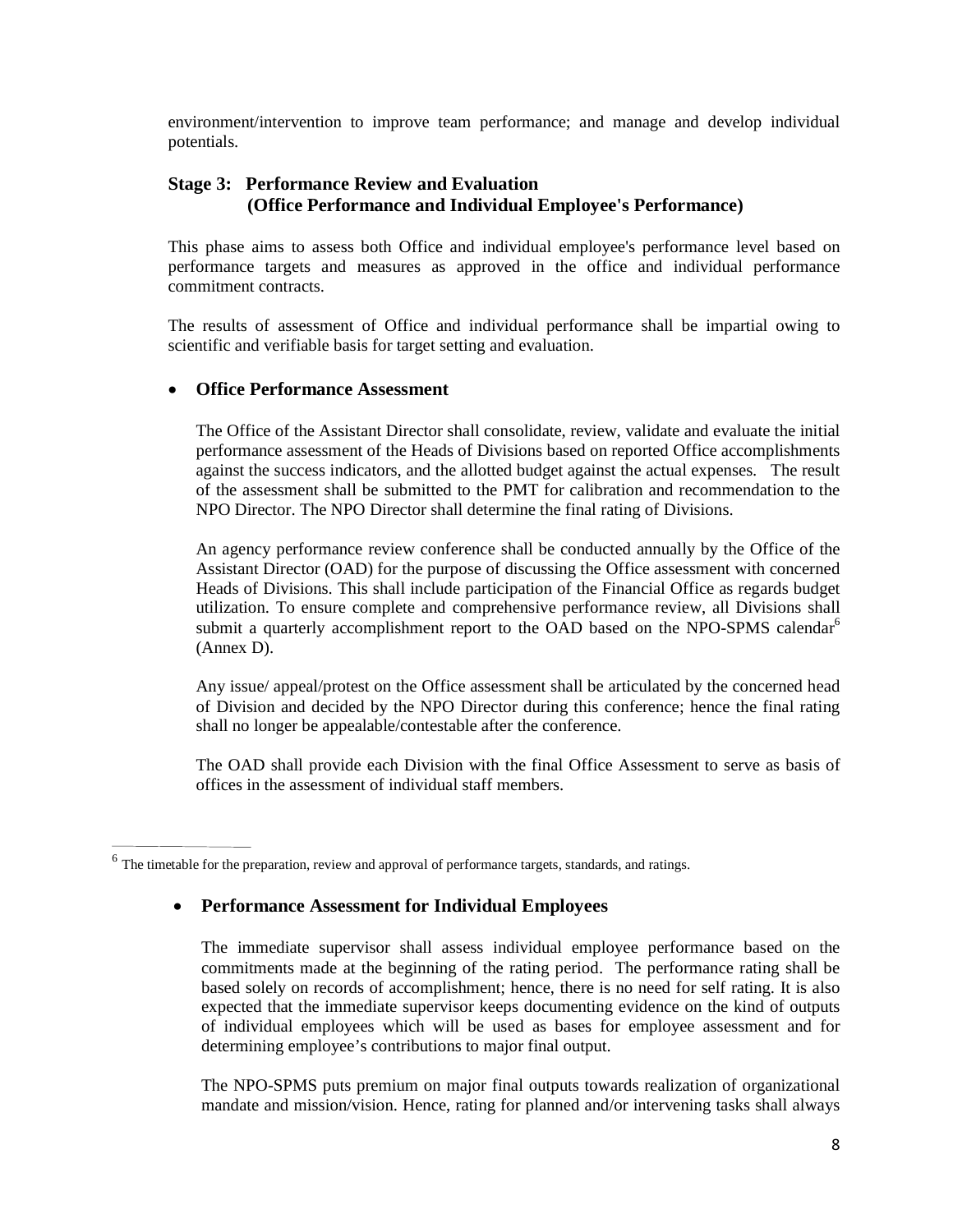be supported by reports, documents or any outputs as proofs of actual performance. In the absence of said bases or proofs, a particular task shall not be rated and shall be disregarded.

The supervisor shall indicate qualitative comments, observations and recommendations in the individual employee's performance commitment and review form to include competency assessment<sup>7</sup> and critical incidents<sup>8</sup> which shall be used for human resource development purposes such as promotion and other interventions.

Employee's assessment shall be discussed by the supervisor with the concerned ratee prior to the submission of the individual employee's performance commitment and review form to the Head of Division.

The Head of Division shall determine the final assessment of performance level of the individual employees in his/her Division based on proof of performance. The final assessment shall correspond to the adjectival description of Outstanding, Very Satisfactory, Satisfactory, Unsatisfactory or Poor.

The Head of Division may adopt appropriate mechanism to assist him/her distinguish performance level of individuals, such as but not limited to peer ranking and client feedback.

The average of all individual performance assessments shall not go higher than the collective performance assessment of the Office.

The Head of Division shall ensure that the employee is notified of his/her final performance assessment and the Summary List of Individual Ratings (Annex E) with the attached IPCRs are submitted to the HRM Office/Personnel Office within the prescribed period.

#### **Stage 4: Performance Rewarding and Development Planning**

Part of the individual employee's evaluation is the competency assessment vis-a-vis the competency requirements of the job. The result of the assessment shall be discussed by the Heads of Divisions and supervisors with the individual employee at the end of each rating period. The discussion shall focus on the strengths, competency- related performance gaps and the opportunities to address these gaps, career paths and alternatives.

The result of the competency assessment shall be treated independently of the performance rating of the employee.

Appropriate developmental interventions shall be made available by the Head of Division and supervisors in coordination with the HRM Office/Personnel Office and approved by the NPO Director.

<sup>7</sup> Competencies are observable, measurable and vital behavioural skills, knowledge and personal attributes that are translations or organizational capabilities deemed essential for success. Competencies shall be identified for a particular position or job family.

<sup>8</sup> Record of events, undertakings or actual information affecting the overall accomplishments of the employee during the particular rating period.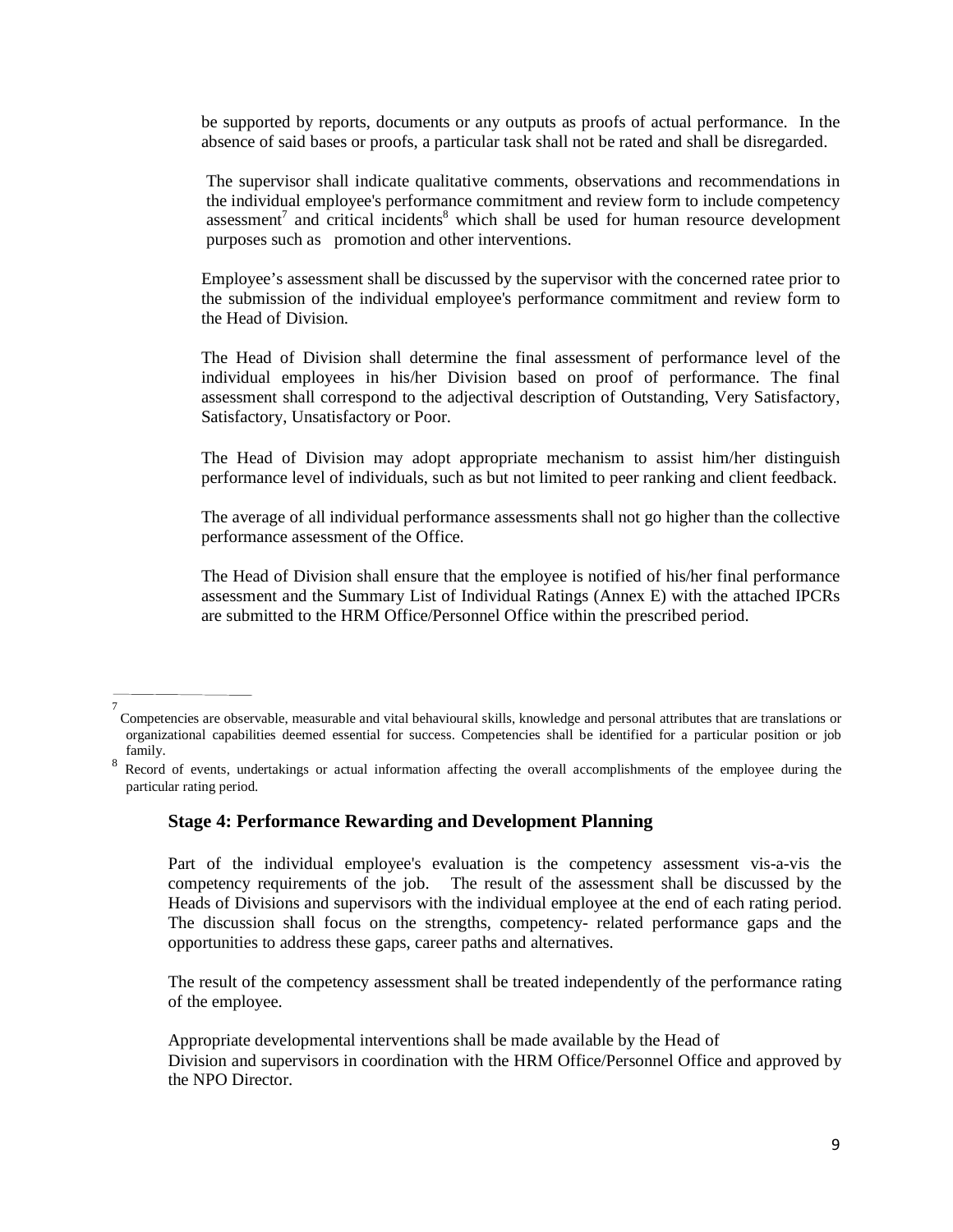A professional development plan (Annex K) to improve or correct performance of employees with Unsatisfactory and Poor performance ratings must be outlined, including timelines, and monitored to measure progress.

The results of the performance evaluation/assessment shall serve as inputs to the:

- a. Heads of Divisions in identifying and providing the kinds of interventions needed, based on the developmental needs identified;
- b. HRM Office/Personnel Office in consolidating and coordinating developmental interventions that will form part of the HR Plan and the basis for rewards and incentives;
- c. PMT in identifying potential PRAISE Awards nominees for various awards categories; and,
- d. PRAISE Committee in determining top performers of the Agency who qualify for awards and incentives.

### **II. Rating Period**

Performance evaluation shall be done semi-annually. However, if there is a need for a shorter or longer period, the minimum appraisal period is at least ninety (90) calendar days or three (3) months while the maximum is not longer than one (1) calendar year.

Various rating scales may be used for specific sets of measures. However, in general, there shall be an NPO-SPMS rating scheme, 10 being the highest and 2, the lowest, as shown below.

| Rating         |                   | Description                                                                                                                                                                                                                                                                                                           |
|----------------|-------------------|-----------------------------------------------------------------------------------------------------------------------------------------------------------------------------------------------------------------------------------------------------------------------------------------------------------------------|
| Numeral        | Adjectival        |                                                                                                                                                                                                                                                                                                                       |
| 5              | Outstanding       | Performance exceeded expectations by 30% and above of tha<br>planned targets.<br>Performance demonstrated was exceptional in terms of<br>quality, technical skills, creativity, and initiative, showing<br>mastery of the task. Accomplishments were made in more<br>than expected but related aspects of the target. |
| $\overline{4}$ | Very Satisfactory | Performance exceeded expectations by 15% to 29% of the<br>planned targets.                                                                                                                                                                                                                                            |
| 3              | Satisfactory      | Performance met 90% to 114% of the planned targets.<br>However, it involves deadlines required by law, it should be<br>100% of the planned targets.                                                                                                                                                                   |
| $\mathcal{D}$  | Unsatisfactory    | Performance only met 51% to 89% of the planned targets and<br>failed to deliver one or more critical aspects of the target.<br>However, if it involves deadlines required by law, the range<br>of performance should be 51% to 99% of the planned targets.                                                            |
|                | Poor              | Performance failed to deliver most of the targets by 50% and<br>below.                                                                                                                                                                                                                                                |

### **NPO-SPMS RATING SCALE**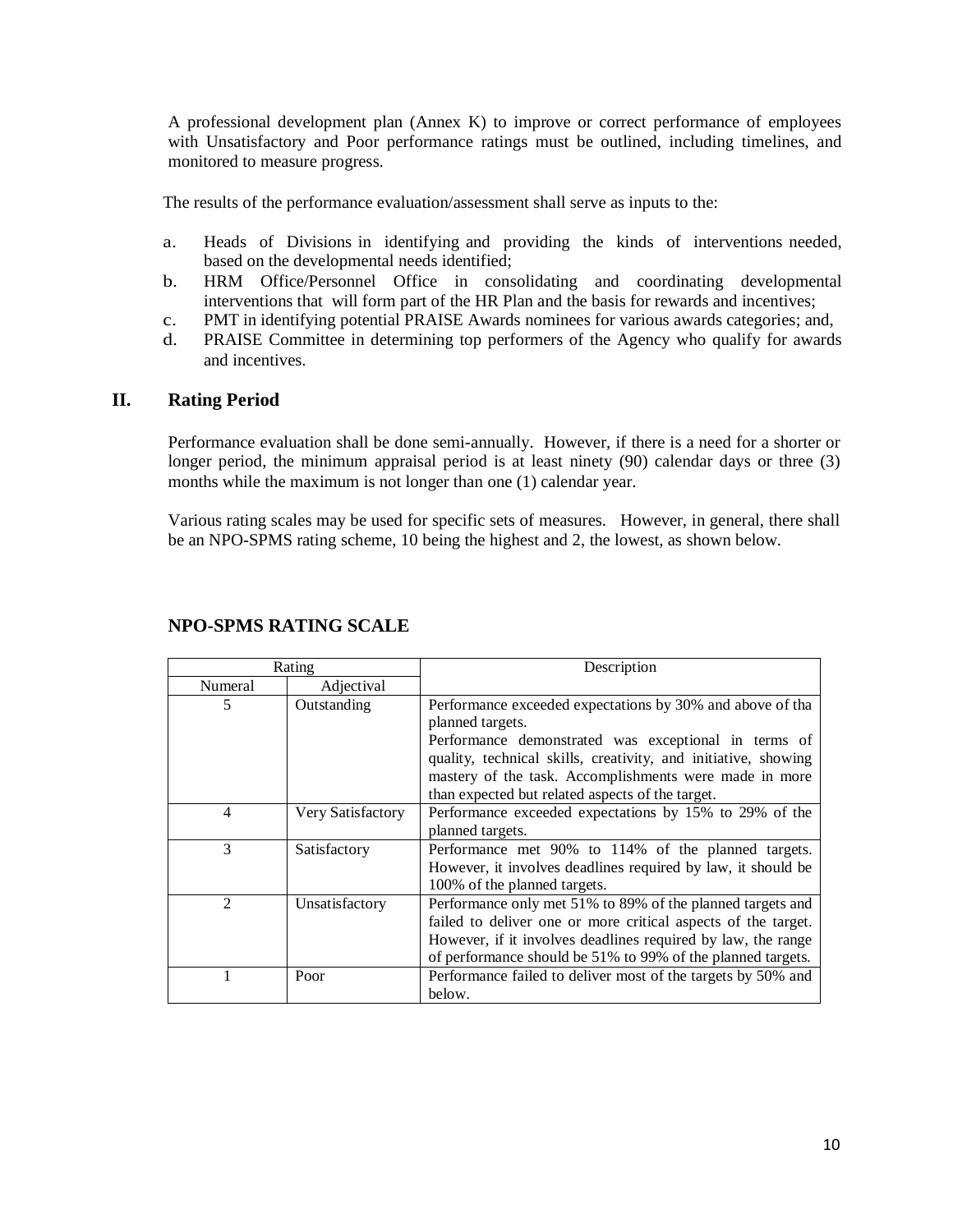### **III. Uses of Performance Ratings**

a. Security of tenure of those holding permanent appointments is not absolute but is based on performance

Employees who obtained **Unsatisfactory** rating for one rating period or exhibited poor performance shall be provided appropriate developmental intervention by the Head of Division and supervisor approved by the NPO Director, in coordination with the HRM Office, to address competency- related performance gaps .

If after advice and provision of developmental intervention, the employee still obtains Unsatisfactory ratings in the immediately succeeding rating period or Poor rating for the immediately succeeding rating period, he/she may be dropped from the rolls. A written notice/advice from the Head of Division signed by the NPO Director at least 3 months before the end of the rating period is, however, required.

- b. The PMT shall validate the Outstanding performance ratings and may recommend concerned employees for performance-based awards. Grant of performance-based incentives shall be based on the final ratings of employees as approved by the Head of Division and NPO Director.
- c. Performance ratings shall be used as basis for promotion, training and scholarship grants and other personnel actions.

Employees with Outstanding and Very Satisfactory performance ratings shall be considered for the above mentioned personnel actions and other related matters.

d. Officials and employees who shall be on official travel, approved leave of absence or training or scholarship programs and who have already met the required minimum rating period of 90 days shall submit the performance commitment and rating report before they leave the office.

For purposes of performance-based benefits, employees who are on official travel, scholarship or training within a rating period shall use their performance ratings obtained in the immediately preceding rating period.

e. NPO employees who are on detail or secondment to another office shall be rated in their present or actual office, copy furnished this (NPO) office. The ratings of those who were detailed or seconded to another office during the rating period shall be consolidated in the office, either in the mother (plantilla) office or present office, where the employees have spent majority of their time during the rating period.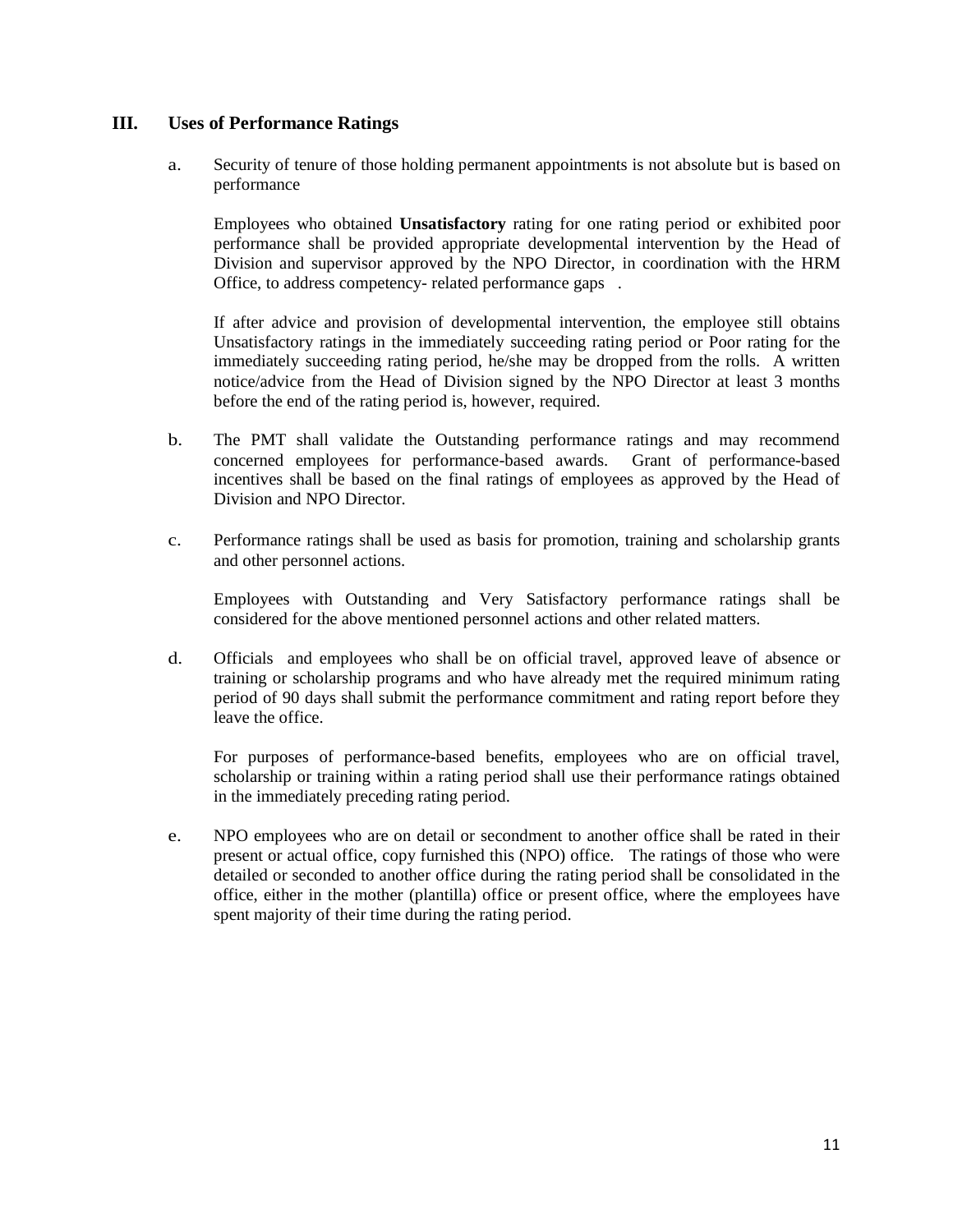# **Part 3: Miscellaneous Provisions**

### **I. Sanctions**

Unless justified and accepted by the PMT, non-submission of the OPCR form to the PMT, and the IPCR form to the HRM Office/Personnel Office within the specified dates shall be ground for:

- a. Employees' disqualification for performance-based personnel actions which would require the rating for the given period such as promotion, training or scholarship grants and performance enhancement bonus, if the failure of the submission of the report form is the fault of the employees.
- b. An administrative sanction for violation of reasonable office rules and regulations and simple neglect of duty for the supervisors or employees responsible for the delay or non-submission of the office and individual performance commitment and review report.
- c. Failure on the part of the Head of Division to comply with the required notices to their subordinates for their unsatisfactory or poor performance during a rating period shall be a ground for an administrative offense for neglect of duty.

# **II. Appeals**

- a. Office performance assessment as discussed in the performance review conference shall be final and not appealable. Any issue/appeal on the initial performance assessment of an Office shall be discussed and decided during the performance review conference.
- b. Individual employees who feel aggrieved or dissatisfied with their final performance ratings can file an appeal (Annex L) with the PMT within ten (10) days from the date of receipt of notice of their final performance evaluation rating from the Head of Division. A division/unit or individual employee, however, shall not be allowed to protest the performance ratings of other division/unit or co- employees. Ratings obtained by other division/unit or employees can only be used as basis or reference for comparison in appealing one's office or individual performance rating.
- c. The PMT shall decide on the appeals within one month from receipt of Appeals. The decision of the PMT may be appealed to the NPO Director.
- d. Officials or employees who are separated from the service on the basis of Unsatisfactory or Poor performance rating can appeal their separation to the CSC within 15 days from receipt of the order or notice of separation.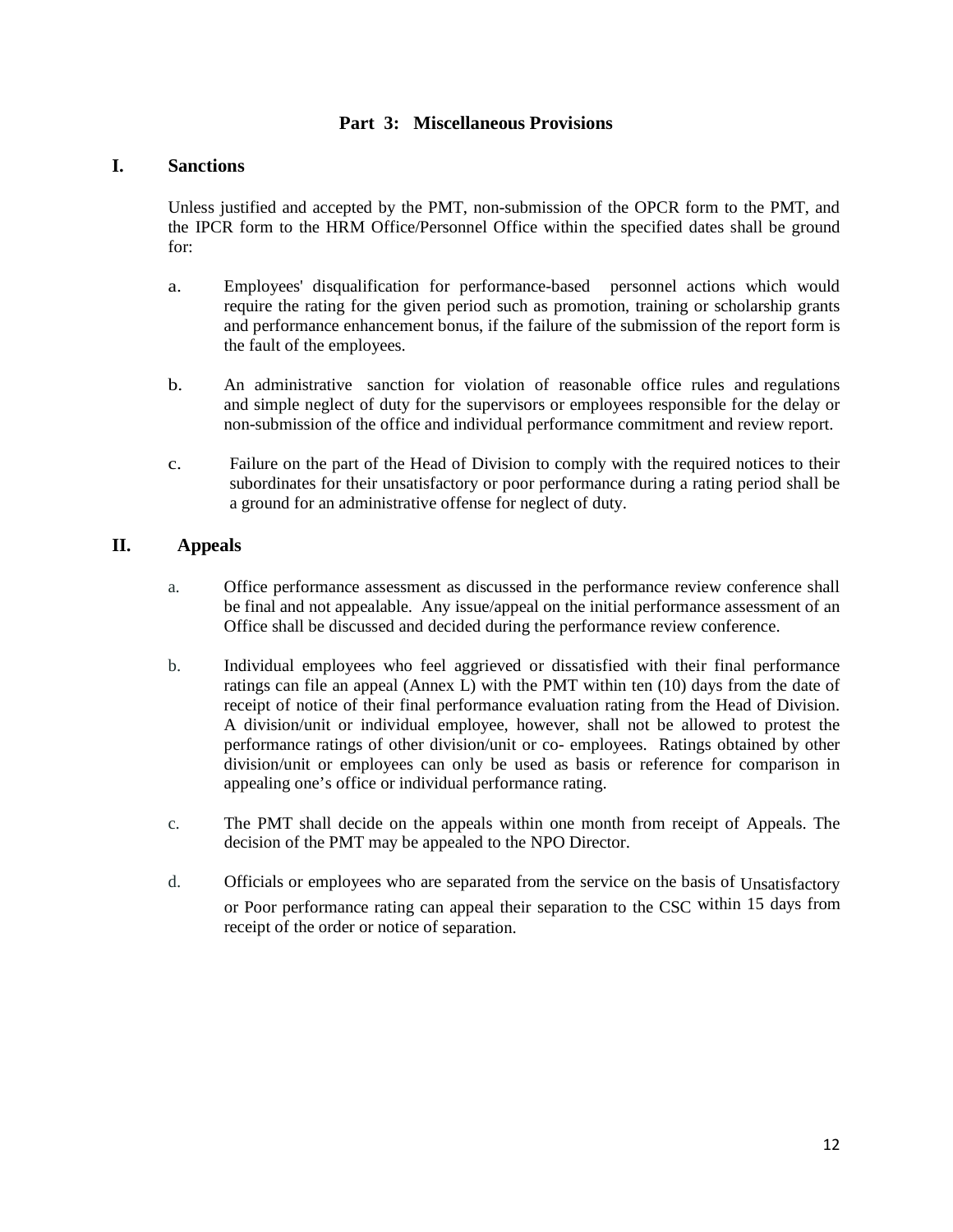# **A. Office Performance Commitment and Review Form**

|                                                                                                                               |                   |      |  |                | OFFICE PERFORMANCE COMMITMENT AND REVIEW (OPCR) |            |                                                                                    |                  |                       |        |       |                |
|-------------------------------------------------------------------------------------------------------------------------------|-------------------|------|--|----------------|-------------------------------------------------|------------|------------------------------------------------------------------------------------|------------------|-----------------------|--------|-------|----------------|
| I, _______________, Head of the _________________, commit to deliver and agree to be rated on the attainment of the following |                   |      |  |                |                                                 |            |                                                                                    |                  |                       |        |       |                |
|                                                                                                                               |                   |      |  |                |                                                 |            |                                                                                    |                  |                       |        |       |                |
| Director IV                                                                                                                   |                   |      |  |                |                                                 |            |                                                                                    |                  |                       |        |       |                |
|                                                                                                                               |                   |      |  |                |                                                 |            | Date: _____________                                                                |                  |                       |        |       |                |
|                                                                                                                               |                   |      |  |                |                                                 |            |                                                                                    |                  |                       |        |       |                |
| <b>Approved by</b>                                                                                                            |                   |      |  |                |                                                 |            |                                                                                    |                  |                       |        |       |                |
|                                                                                                                               |                   |      |  |                |                                                 |            |                                                                                    |                  |                       |        |       | Date           |
|                                                                                                                               |                   |      |  |                | <emmanuel andaya="" c.=""></emmanuel>           |            |                                                                                    |                  |                       |        |       |                |
|                                                                                                                               |                   |      |  |                | <b>Head of Agency</b>                           |            |                                                                                    |                  |                       |        |       |                |
|                                                                                                                               |                   |      |  |                |                                                 | 1 - Poor   | 5 - Outstanding<br>4 - Very Satisfactory<br>3 - Satisfactory<br>2 - Unsatisfactory |                  |                       |        |       |                |
|                                                                                                                               | <b>SUCCESS</b>    |      |  | Allotted       | Division/                                       | Actual     |                                                                                    |                  |                       | Rating |       | <b>Remarks</b> |
| М                                                                                                                             | <b>INDICATORS</b> |      |  | <b>Budget</b>  | <b>Individuals</b>                              | Accomplish |                                                                                    | $Q^1$            | $E^2$                 | $T^3$  | $A^4$ |                |
| FO/PAP                                                                                                                        | (TARGETS +        |      |  |                | Accountable                                     | ments      |                                                                                    |                  |                       |        |       |                |
|                                                                                                                               | <b>MEASURES)</b>  |      |  |                |                                                 |            |                                                                                    |                  |                       |        |       |                |
| <b>STRATEGIC</b>                                                                                                              |                   |      |  |                |                                                 |            |                                                                                    |                  |                       |        |       |                |
| <b>PRIORITY</b>                                                                                                               |                   |      |  |                |                                                 |            |                                                                                    |                  |                       |        |       |                |
|                                                                                                                               |                   |      |  |                |                                                 |            |                                                                                    |                  |                       |        |       |                |
|                                                                                                                               |                   |      |  |                |                                                 |            |                                                                                    |                  |                       |        |       |                |
| <b>SUPPORT</b><br><b>FUNCTIONS</b>                                                                                            |                   |      |  |                |                                                 |            |                                                                                    |                  |                       |        |       |                |
|                                                                                                                               |                   |      |  |                |                                                 |            |                                                                                    |                  |                       |        |       |                |
| <b>Average Rating</b>                                                                                                         |                   |      |  |                |                                                 |            |                                                                                    |                  |                       |        |       |                |
| Category                                                                                                                      |                   |      |  |                | <b>MFO</b>                                      |            |                                                                                    | Rating           |                       |        |       |                |
| <b>Strategic Priority</b>                                                                                                     |                   |      |  |                |                                                 |            |                                                                                    |                  |                       |        |       |                |
|                                                                                                                               |                   |      |  |                |                                                 |            |                                                                                    |                  |                       |        |       |                |
| <b>Core Functions</b>                                                                                                         |                   |      |  |                |                                                 |            |                                                                                    |                  |                       |        |       |                |
|                                                                                                                               |                   |      |  |                |                                                 |            |                                                                                    |                  |                       |        |       |                |
| <b>Support Functions</b>                                                                                                      |                   |      |  |                |                                                 |            |                                                                                    |                  |                       |        |       |                |
| <b>Total Overall Rating</b>                                                                                                   |                   |      |  |                |                                                 |            |                                                                                    |                  |                       |        |       |                |
| <b>Final Average Rating</b>                                                                                                   |                   |      |  |                |                                                 |            |                                                                                    |                  |                       |        |       |                |
| <b>Adjectival Rating</b>                                                                                                      |                   |      |  |                |                                                 |            |                                                                                    |                  |                       |        |       |                |
| Assessed by:                                                                                                                  |                   |      |  |                |                                                 |            |                                                                                    | Final Rating by: |                       |        |       | Date           |
|                                                                                                                               |                   | Date |  |                |                                                 | Date       |                                                                                    |                  |                       |        |       |                |
|                                                                                                                               |                   |      |  |                |                                                 |            |                                                                                    |                  |                       |        |       |                |
| <b>Office of the Assistant Director</b>                                                                                       |                   |      |  |                |                                                 |            |                                                                                    |                  |                       |        |       |                |
|                                                                                                                               |                   |      |  |                | <b>PMT</b>                                      |            |                                                                                    |                  | <b>Head of Agency</b> |        |       |                |
| Legend: 1 - Quality                                                                                                           | 2 - Efficiency    |      |  | 3 - Timeliness | 4 - Average                                     |            |                                                                                    |                  |                       |        |       |                |
|                                                                                                                               |                   |      |  |                |                                                 |            |                                                                                    |                  |                       |        |       |                |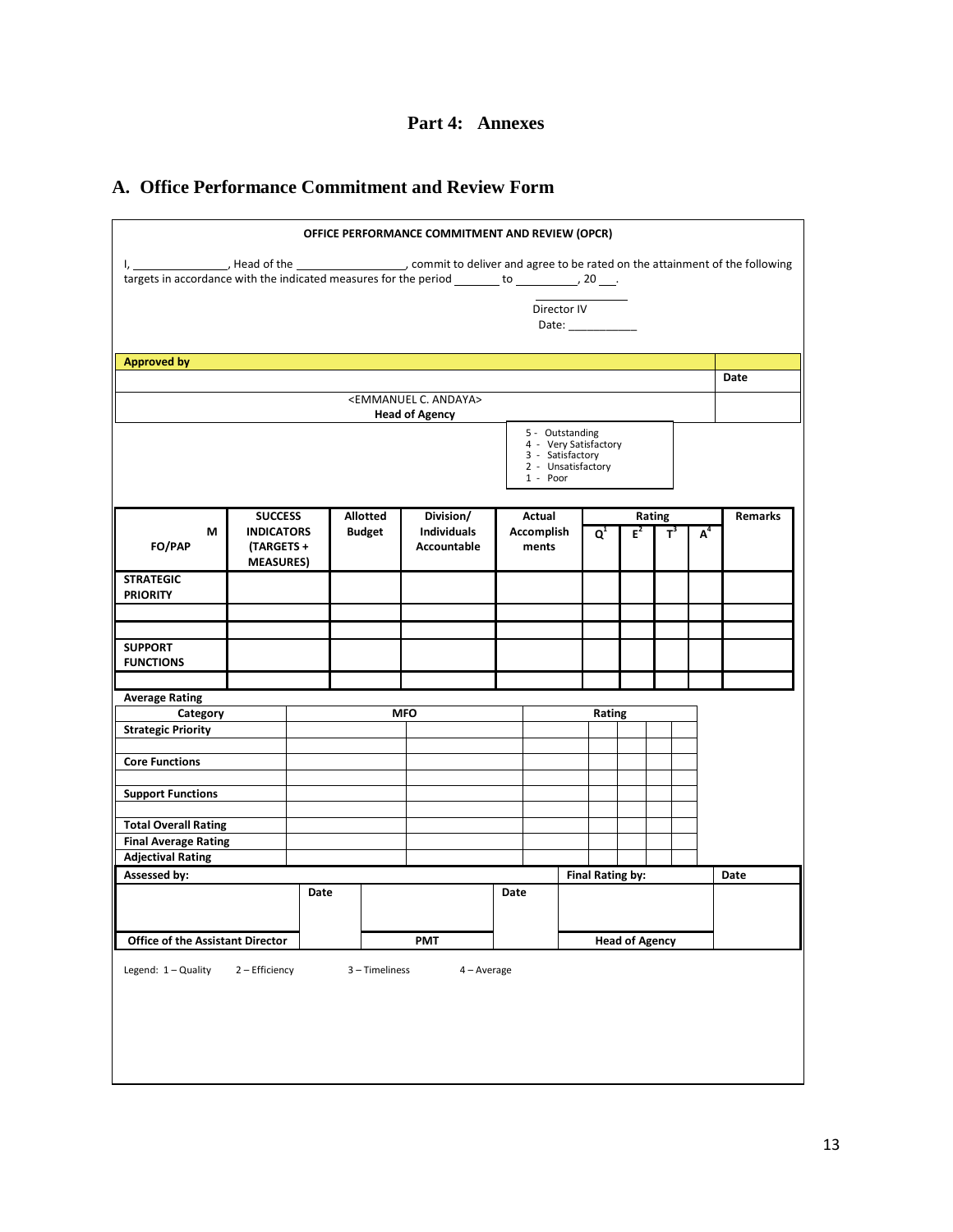# **B. Individual Performance Commitment and Review Form**

| and agree to be rated on the attainment of the following targets in accordance with the indicated measures for the period<br>$\frac{1}{20}$ $\frac{1}{20}$ . |                    |                                                           |             |                               |                                                                                                                |       |       |       |                |
|--------------------------------------------------------------------------------------------------------------------------------------------------------------|--------------------|-----------------------------------------------------------|-------------|-------------------------------|----------------------------------------------------------------------------------------------------------------|-------|-------|-------|----------------|
|                                                                                                                                                              |                    |                                                           |             |                               | Date: and the state of the state of the state of the state of the state of the state of the state of the state |       | Ratee |       |                |
| <b>Reviewed by</b>                                                                                                                                           |                    | Date                                                      | Approved by |                               |                                                                                                                |       |       |       | Date           |
|                                                                                                                                                              |                    |                                                           |             |                               |                                                                                                                |       |       |       |                |
| <b>Immediate Supervisor</b>                                                                                                                                  |                    |                                                           |             | <b>Head of Office</b>         |                                                                                                                |       |       |       |                |
| Output                                                                                                                                                       | (Target + Measure) | <b>Success Indicator</b>                                  |             | <b>Actual Accomplishments</b> | Rating                                                                                                         |       |       |       | <b>Remarks</b> |
|                                                                                                                                                              |                    |                                                           |             |                               | $Q^1$                                                                                                          | $E^2$ | $T^3$ | $A^4$ |                |
| <b>Strategic Priority No:</b>                                                                                                                                |                    |                                                           |             |                               |                                                                                                                |       |       |       |                |
| Output 1                                                                                                                                                     |                    |                                                           |             |                               |                                                                                                                |       |       |       |                |
| Output 2                                                                                                                                                     |                    |                                                           |             |                               |                                                                                                                |       |       |       |                |
| <b>Core Function:</b>                                                                                                                                        |                    |                                                           |             |                               |                                                                                                                |       |       |       |                |
| Output 1                                                                                                                                                     |                    |                                                           |             |                               |                                                                                                                |       |       |       |                |
| Output 2                                                                                                                                                     |                    |                                                           |             |                               |                                                                                                                |       |       |       |                |
| <b>Final Average</b><br>Rating                                                                                                                               |                    |                                                           |             |                               |                                                                                                                |       |       |       |                |
| <b>Comments and Recommendations for Development Purposes</b>                                                                                                 |                    |                                                           |             |                               |                                                                                                                |       |       |       |                |
| Discussed with                                                                                                                                               | Date               | <b>Assessed by</b>                                        | Date        |                               | <b>Final Ranking by</b>                                                                                        |       |       |       | Date           |
|                                                                                                                                                              |                    | I certify that I discussed                                |             |                               |                                                                                                                |       |       |       |                |
|                                                                                                                                                              |                    | my assessment of the<br>performance with the<br>employee. |             |                               |                                                                                                                |       |       |       |                |
| Employee                                                                                                                                                     |                    | <b>Head of Division</b>                                   |             |                               | <b>Head of Agency</b>                                                                                          |       |       |       |                |
| Legend: 1- Quality                                                                                                                                           | 2- Efficiency      | 3 - Timeliness                                            | 4 - Average |                               |                                                                                                                |       |       |       |                |
|                                                                                                                                                              |                    |                                                           |             |                               |                                                                                                                |       |       |       |                |
|                                                                                                                                                              |                    |                                                           |             |                               |                                                                                                                |       |       |       |                |
|                                                                                                                                                              |                    |                                                           |             |                               |                                                                                                                |       |       |       |                |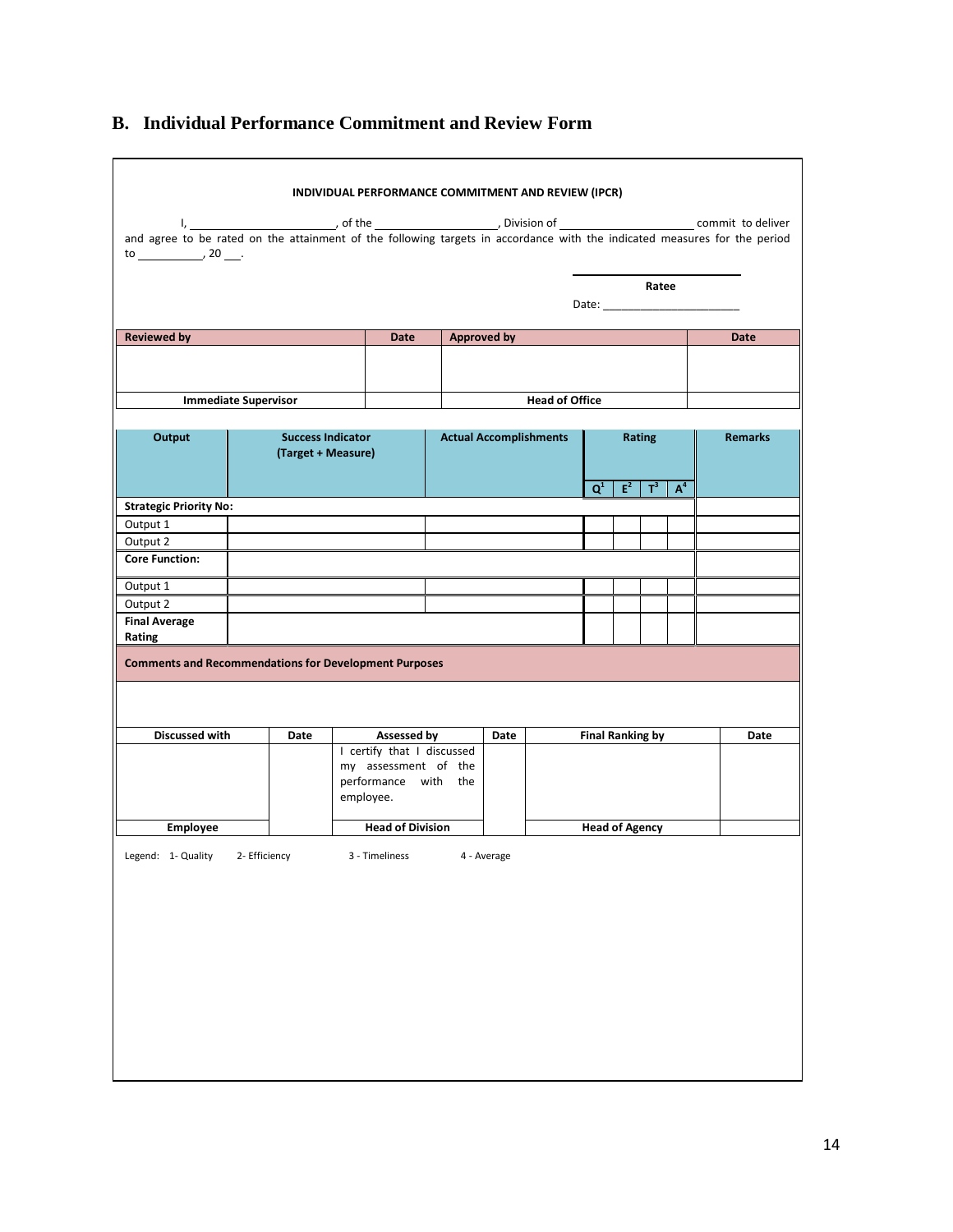# **C. Success Indicators**

| <b>Major Final</b>                        | <b>Program/Activities/Projects</b>                    | <b>Success Indicators</b>                                                                             | <b>Division</b>            |
|-------------------------------------------|-------------------------------------------------------|-------------------------------------------------------------------------------------------------------|----------------------------|
| Output                                    | (PAPs)                                                |                                                                                                       | Accountable                |
| Publication of<br><b>Official Gazette</b> | Publication of 52 issues of O.G<br>in a year          | 100% rate of timely and quality<br>$\bullet$<br>publication and delivery of                           | Composing<br>Division      |
| Printing of GAA                           |                                                       | printed materials                                                                                     | Press Division             |
| Printing of                               | Computerization of                                    | 75% improvement of<br>$\bullet$                                                                       | Sales and                  |
| Accountable and<br><b>Standard Forms</b>  | Typesetting and Lay outing.                           | typesetting and lay outing                                                                            | Distribution<br>Division   |
| Printing of<br><b>Official Ballots</b>    | Training and innovations in<br>printing technology    | 100% rate of timely and quality<br>$\bullet$<br>of delivered materials                                | All Division               |
| Publication of OG<br>Printing of GAA,     | General Administration and<br><b>Support Services</b> | 90% effective/ efficient<br>$\bullet$<br>economical support services in<br>personnel action, records, | Administrative<br>Division |
| SF, AF and other                          |                                                       | supplies and materials,                                                                               | Financial                  |
| government forms                          |                                                       | equipment, security and<br>custodial                                                                  | Management<br>Division     |
|                                           |                                                       | 90% reasonable budgetary<br>٠<br>estimates and requirements                                           |                            |
|                                           |                                                       | 90% efficient collection/<br>$\bullet$<br>disbursement                                                |                            |
|                                           |                                                       |                                                                                                       |                            |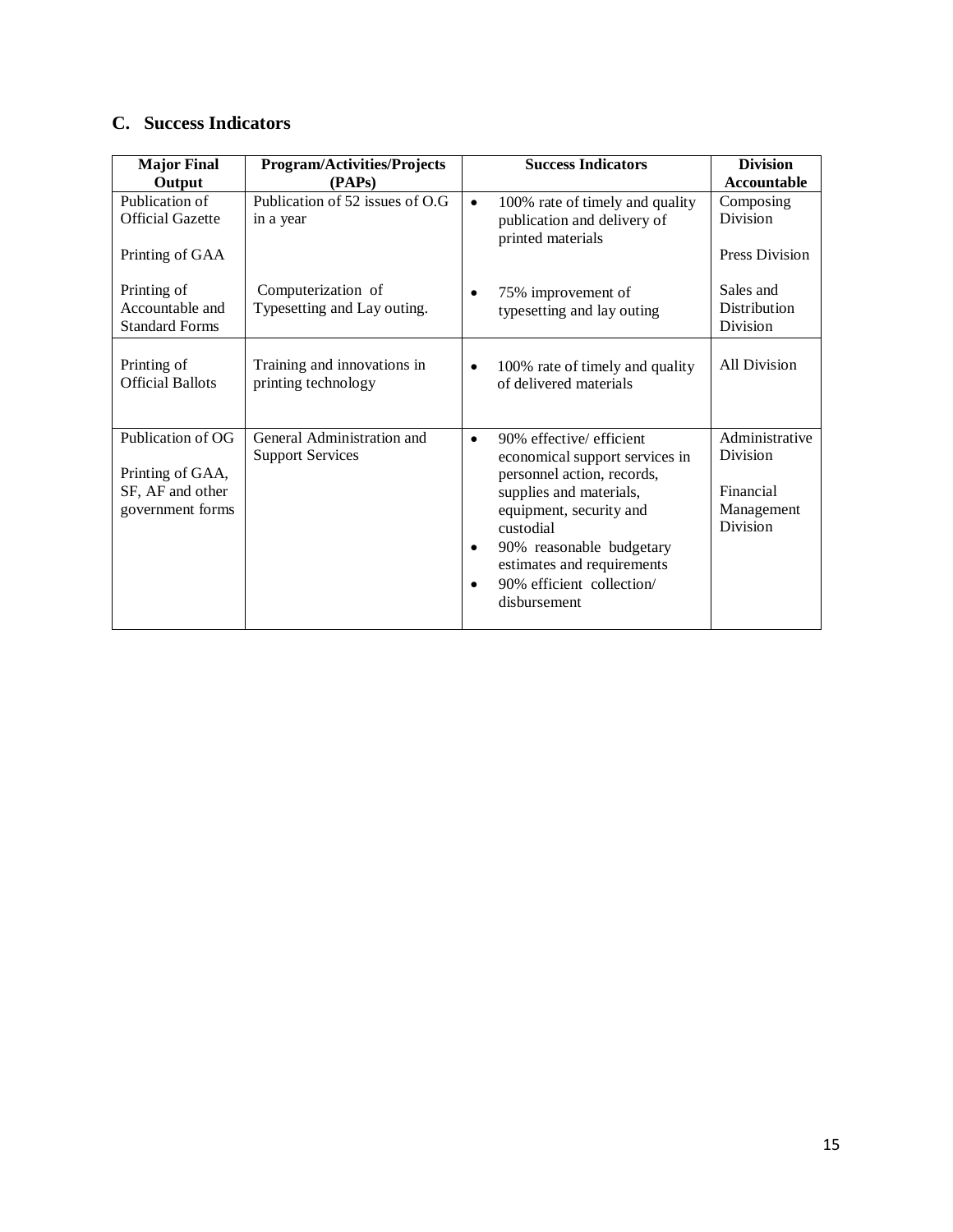# **D. NPO-SPMS Calendar**

| <b>Activity</b>                                             | Submit to            | <b>Schedule</b>  |                  |                  |     |     |                  |                  |                  |            |                  |                  |                  |
|-------------------------------------------------------------|----------------------|------------------|------------------|------------------|-----|-----|------------------|------------------|------------------|------------|------------------|------------------|------------------|
|                                                             |                      | Jan              | Feb              | Mar              | Apr | May | <b>Jun</b>       | <b>Jul</b>       | Aug              | <b>Sep</b> | Oct              | <b>Nov</b>       | <b>Dec</b>       |
| <b>Performance Planning and Commitment</b><br>1.            |                      |                  |                  |                  |     |     |                  |                  |                  |            |                  |                  |                  |
| <b>OPCR Creation/Finalization</b>                           |                      |                  |                  |                  |     |     |                  |                  |                  |            | 10 <sup>th</sup> |                  |                  |
| NPO Officials and                                           |                      |                  | $10^{\text{th}}$ |                  |     |     |                  | $10^{\text{th}}$ |                  |            |                  |                  |                  |
| employees orientation on                                    |                      |                  |                  |                  |     |     |                  |                  |                  |            |                  |                  |                  |
| NPO-SPMS                                                    |                      |                  |                  |                  |     |     |                  |                  |                  |            |                  |                  |                  |
| PMT review report                                           | <b>NPO</b>           |                  |                  |                  |     |     |                  |                  |                  |            |                  | 10 <sub>th</sub> |                  |
| NPO Approval of OPCR                                        |                      |                  |                  |                  |     |     |                  |                  |                  |            |                  |                  | $10^{th}$        |
| <b>IPCR</b>                                                 | Division             | $10^{\text{th}}$ |                  |                  |     |     |                  | $10^{\text{th}}$ |                  |            |                  |                  |                  |
|                                                             | Chief                |                  |                  |                  |     |     |                  |                  |                  |            |                  |                  |                  |
|                                                             | <b>HRM</b>           | $15^{\text{th}}$ |                  |                  |     |     |                  | 15 <sup>th</sup> |                  |            |                  |                  |                  |
|                                                             | Office               |                  |                  |                  |     |     |                  |                  |                  |            |                  |                  |                  |
| <b>Performance Monitoring and Coaching</b><br>2.            |                      |                  |                  |                  |     |     |                  |                  |                  |            |                  |                  |                  |
| Monitoring by                                               |                      |                  |                  |                  |     |     |                  |                  |                  |            |                  |                  |                  |
| NPO Director<br>$\bullet$                                   |                      |                  |                  |                  |     |     |                  | Once a year      |                  |            |                  |                  |                  |
| Planning Office<br>$\bullet$                                |                      |                  |                  |                  |     |     |                  | Per semester     |                  |            |                  |                  |                  |
| <b>HRM</b> Office<br>$\bullet$                              |                      |                  |                  |                  |     |     |                  | Per semester     |                  |            |                  |                  |                  |
| Division Chief<br>$\bullet$                                 |                      |                  |                  |                  |     |     |                  | Regular basis    |                  |            |                  |                  |                  |
| <b>Individual Employee</b><br>$\bullet$                     |                      |                  | Regular basis    |                  |     |     |                  |                  |                  |            |                  |                  |                  |
| Form                                                        |                      |                  |                  |                  |     |     | After EO quarter |                  |                  |            |                  |                  |                  |
| 3.<br><b>Performance Review and Feedback</b>                |                      |                  |                  |                  |     |     |                  |                  |                  |            |                  |                  |                  |
| <b>OPCR</b>                                                 | Planning             | $15^{\text{th}}$ |                  |                  |     |     |                  | 15 <sup>th</sup> |                  |            |                  |                  |                  |
|                                                             | Office               |                  |                  |                  |     |     |                  |                  |                  |            |                  |                  |                  |
| Planning Office to review,                                  |                      |                  |                  |                  |     |     |                  |                  |                  |            |                  |                  |                  |
| evaluate and validate OPCR                                  |                      |                  |                  |                  |     |     |                  |                  |                  |            |                  |                  |                  |
| against target                                              |                      |                  |                  |                  |     |     |                  |                  |                  |            |                  |                  |                  |
| Planning Office and HRM                                     | <b>NPO</b>           |                  | $25^{\text{th}}$ |                  |     |     |                  |                  | $25^{\text{th}}$ |            |                  |                  |                  |
| Office to submit Office                                     |                      |                  |                  |                  |     |     |                  |                  |                  |            |                  |                  |                  |
| performance assessment and                                  |                      |                  |                  |                  |     |     |                  |                  |                  |            |                  |                  |                  |
| facilitate performance                                      |                      |                  |                  |                  |     |     |                  |                  |                  |            |                  |                  |                  |
| review by NPO                                               |                      |                  |                  |                  |     |     |                  |                  |                  |            |                  |                  |                  |
| <b>Annual Performance</b>                                   | NPO                  |                  |                  |                  |     |     |                  |                  |                  |            |                  |                  | 15 <sup>th</sup> |
| Review                                                      |                      |                  |                  |                  |     |     |                  |                  |                  |            |                  |                  |                  |
| Preparation of IPCR                                         | Head of              |                  | 25 <sup>th</sup> |                  |     |     |                  |                  | 25 <sup>th</sup> |            |                  |                  |                  |
|                                                             | Division             |                  |                  |                  |     |     |                  |                  |                  |            |                  |                  |                  |
| Heads of Division submit<br><b>IPCR</b>                     | <b>HRM</b><br>Office |                  | EO.              |                  |     |     |                  |                  | EO               |            |                  |                  |                  |
|                                                             |                      |                  | mo               |                  |     |     |                  |                  | mo               |            |                  |                  |                  |
| <b>Performance Rewarding and Development Planning</b><br>4. |                      |                  |                  | 15 <sup>th</sup> |     |     |                  |                  |                  |            |                  |                  |                  |
| PMT to submit Top<br>Performer List                         | NPO                  |                  |                  |                  |     |     |                  |                  |                  |            |                  |                  |                  |
| <b>PRAISE Committee</b>                                     | <b>NPO</b>           |                  |                  | $15^{\text{th}}$ |     |     |                  |                  |                  |            |                  |                  |                  |
| Performance Assessment                                      | <b>PRAISE</b>        |                  |                  |                  |     |     |                  |                  |                  |            |                  |                  |                  |
|                                                             | Comm                 |                  |                  |                  |     |     |                  |                  |                  |            |                  |                  |                  |

**Note: In** the event that the deadline falls on a non-working holiday, submission will be on the next working day.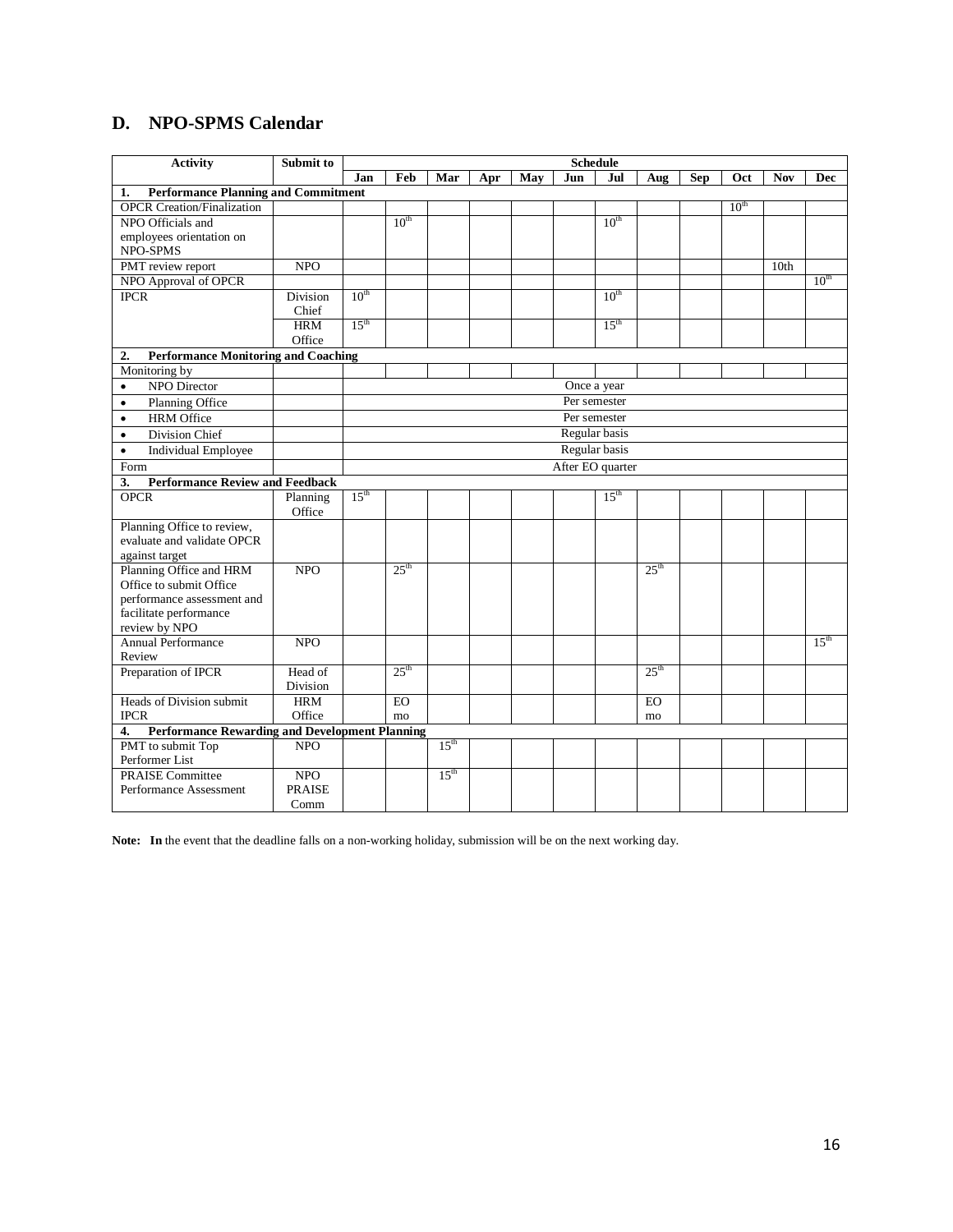# **E. Summary List of Individual Performance Ratings Template**

Agency: \_\_\_\_\_\_\_\_\_\_\_\_\_\_\_\_\_\_\_\_\_ Performance Assessment:\_\_\_\_\_\_\_\_\_\_\_\_\_\_\_\_\_\_\_\_\_\_\_\_\_\_\_\_

| <b>Administrative Division</b> | Rating           |                   |
|--------------------------------|------------------|-------------------|
| (Admin)                        | <b>Numerical</b> | <b>Adjectival</b> |
|                                |                  |                   |
|                                |                  |                   |
|                                |                  |                   |
|                                |                  |                   |
| No. of Employees:              |                  |                   |
| Average ratings of staff:      |                  |                   |

| <b>Financial Management Division</b> |                  | Rating            |
|--------------------------------------|------------------|-------------------|
| (FMD)                                | <b>Numerical</b> | <b>Adjectival</b> |
|                                      |                  |                   |
|                                      |                  |                   |
|                                      |                  |                   |
|                                      |                  |                   |
| No. of Employees:                    |                  |                   |
| Average ratings of staff:            |                  |                   |

| <b>Production, Planning and</b>                |                  | Rating     |
|------------------------------------------------|------------------|------------|
| <b>Control Division (PPCD)</b>                 | <b>Numerical</b> | Adjectival |
|                                                |                  |            |
|                                                |                  |            |
|                                                |                  |            |
|                                                |                  |            |
| No. of Employees:<br>Average ratings of staff: |                  |            |

| <b>Press Division (Press)</b>                  |                  | Rating     |
|------------------------------------------------|------------------|------------|
|                                                | <b>Numerical</b> | Adjectival |
|                                                |                  |            |
|                                                |                  |            |
|                                                |                  |            |
|                                                |                  |            |
| No. of Employees:<br>Average ratings of staff: |                  |            |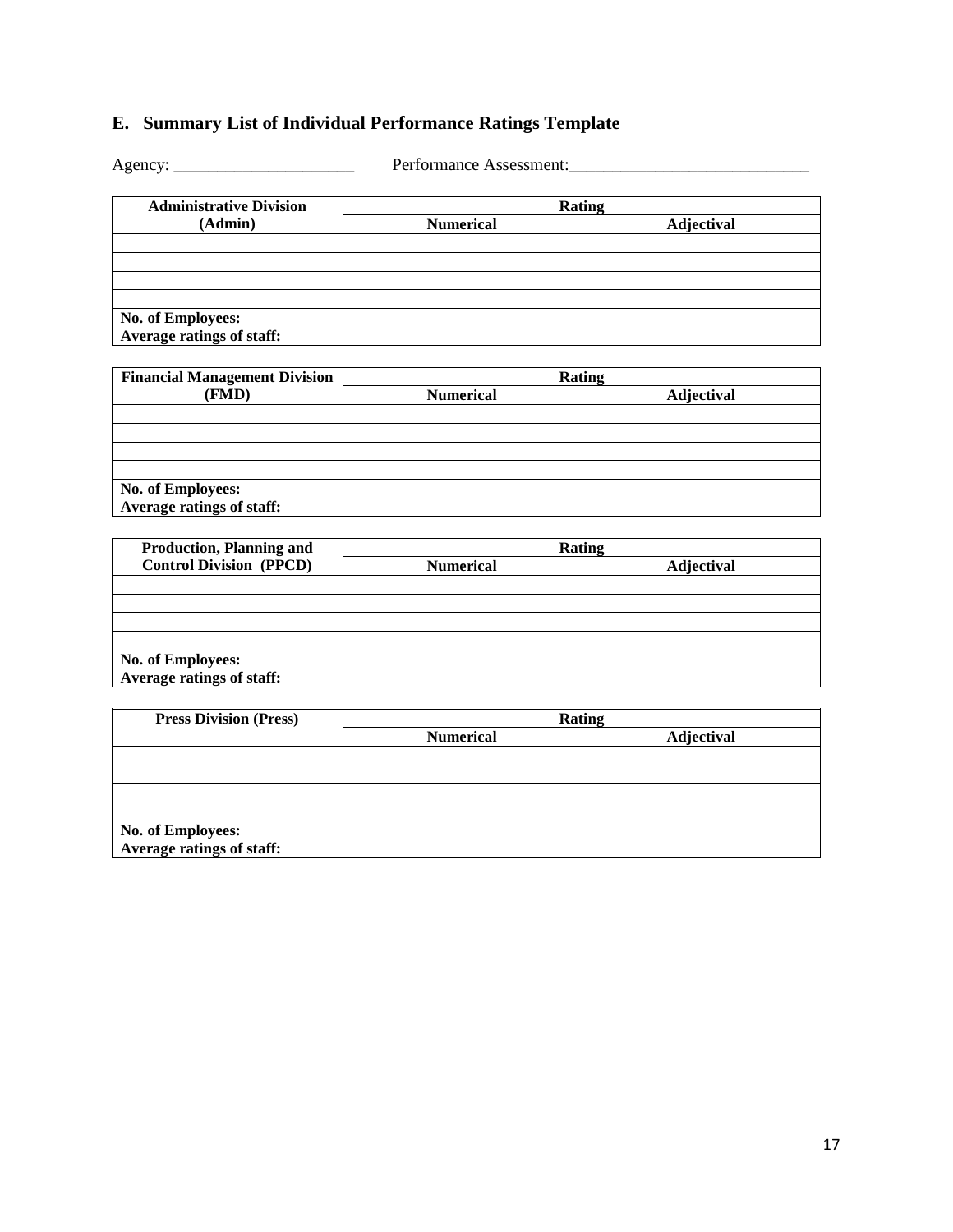# **F. NPO-SPMS Process Flowchart**

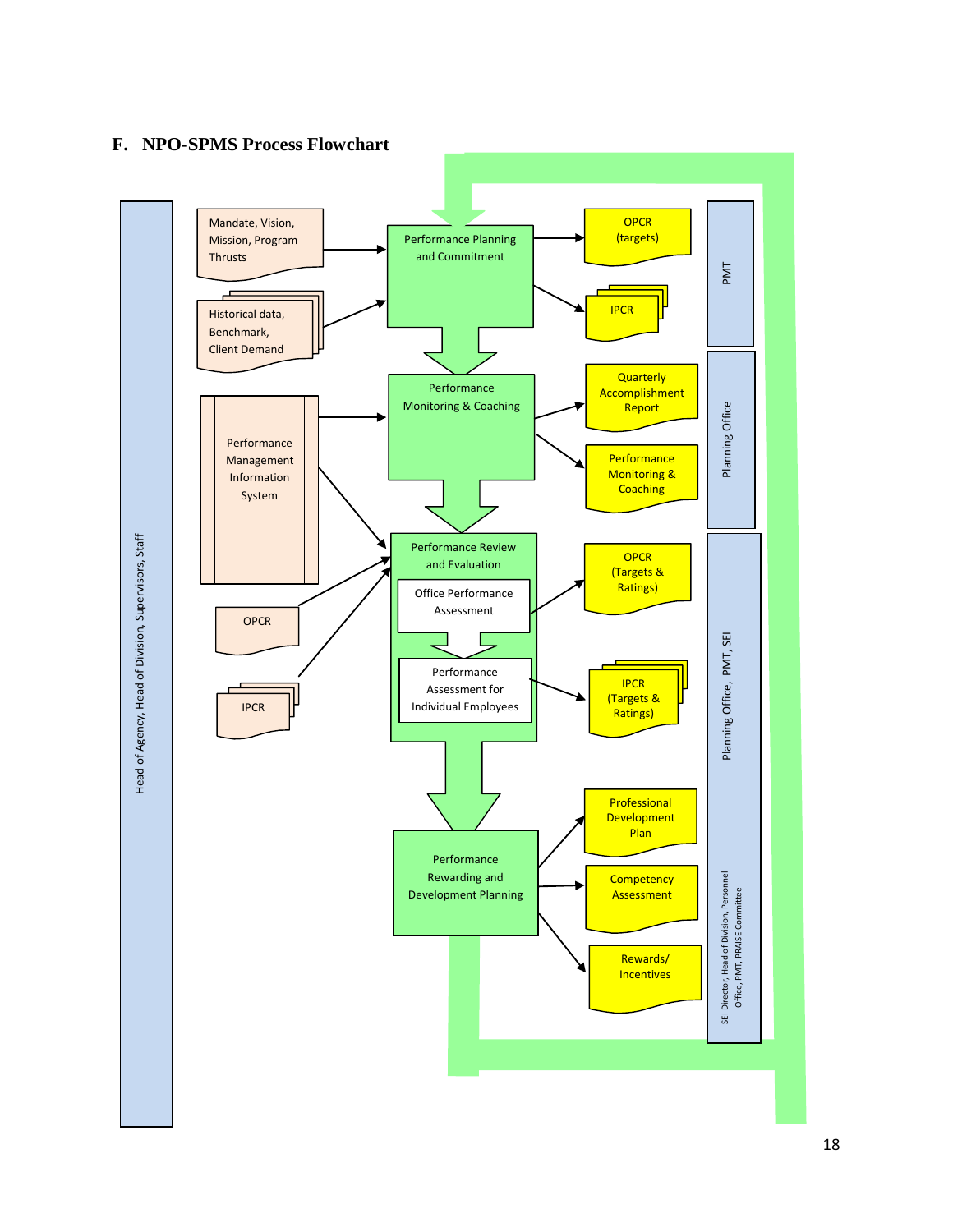#### **A G E N C Y - N P O D I V I S I O N MANDATE:**  • Undertake printing, binding and distribution of all standard and accountable forms of national, provincial, city and municipal governments, including government corporations; • Printing of Official Ballots; • Printing of public documents such as the Official Gazette, General Appropriations Act, Philippine Reports and development information materials of the Philippine Information Agency; • NPO may also accept other government printing jobs, including government publications, aside from those enumerated above, but not in an exclusive capacity. **MISSION:** • To modernize and develop ways to improve the quality of printing through upgrading of printing facilities, work design, and manpower capabilities towards clientele satisfaction; • To formulate pricing that is commensurate to the high standard of quality and service that we provide; • To deliver annually a substantial returns of investment thru sound financial management and effective cost control program; • To support information dissemination programs of government agencies by providing their printing needs; • To satisfy the demand for and provide fast distribution of standard and accountable forms to our clients; and • To efficiency safeguard the security and sanctity of the bureau's mandated function. **VISION:**  • **For the National Printing Office to be the sole regulatory printing arm of the government manned by dynamic group of people committed towards the satisfaction of the printing needs of the national and local government as well as government-owned and controlled corporations with established regional sales offices all over the country. Strategic Priority 2 Printing of Official Ballots and Official Gazette Strategic Priority 1 Printing of Accountable and Standard Forms** • Cost estimation and planning • Monitoring **Production, Planning and Control Division Pre-Press Divisions ( Photolithographic and Composing) Press Division Post-Press Division (Finishing Division) Sales and Distribution Division Finance and Administrative Division** • Design • Lay out • Typesetting • Proofreading • Plate making/Stripping • Printing • Binding • Gathering and Jogging • Cutting and Stitching • Verifying • Sales • Delivery • Administrative and Financial Support Service

# **G. Sample Performance Planning and Commitment**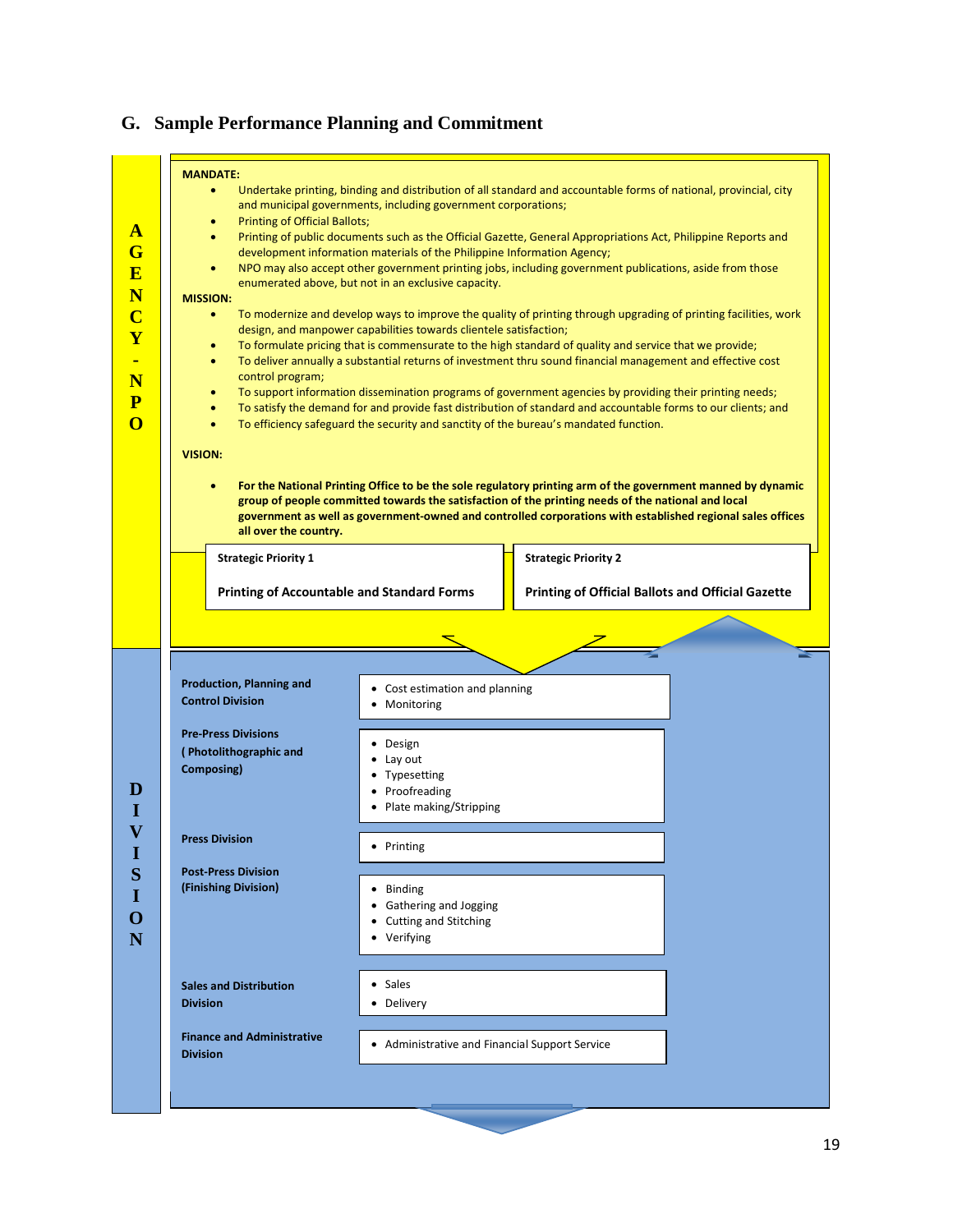| Production, Planning and          | Staff 1:                | Staff 2:                  | Staff 3:                 |
|-----------------------------------|-------------------------|---------------------------|--------------------------|
| <b>Control Division</b>           | Cost estimation         | Monitoring                | Reporting feedback       |
| <b>Pre-Press Divisions</b>        | Staff 1:                | Staff 2:                  | Staff 3:                 |
|                                   | Design, layout          | Typesetting, Proofreading | Platemaking/Stripping    |
| <b>Press Division</b>             | Staff 1:                | Staff 2:                  | Staff $3:$               |
|                                   | Printing                | Printing                  | Printing                 |
| <b>Post-Press Division</b>        | Staff 1:                | Staff 2:                  | Staff 3:                 |
| (Finishing Division)              | Gathering and Jogging   | Stitching                 | Verifying                |
| <b>Sales and Distribution</b>     | Staff 1:                | Staff 2:                  | Staff 3:                 |
| <b>Division</b>                   | Sales                   | Verifies Order            | Delivery                 |
| <b>Finance and Administrative</b> | Staff 1:                | Staff 2: Budgetary        | Staff 3:                 |
| <b>Division</b>                   | Collection/Disbursement | Estimates/Requirements    | <b>Personnel Actions</b> |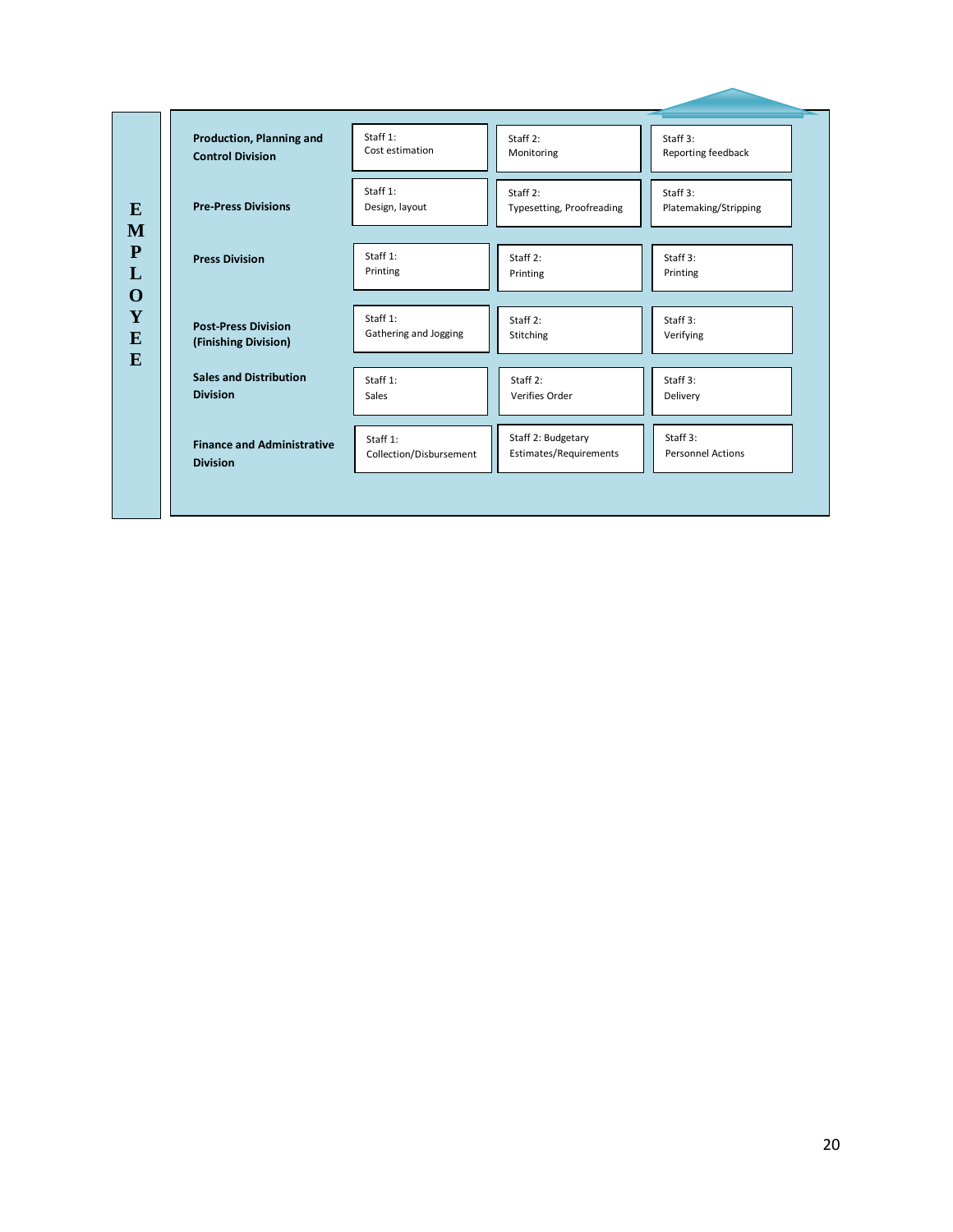# **H. Performance Monitoring and Coaching Journal Template**

| $1^{\text{st}}$ | Q<br>u      |
|-----------------|-------------|
| 2 <sup>nd</sup> | a           |
| 3 <sup>rd</sup> | r<br>t<br>e |
| 4 <sup>th</sup> | r           |

| Name of Division                    |  |
|-------------------------------------|--|
| Division Chief                      |  |
| Number of Personnel in the Division |  |

|                   | Mechanism/s |                        |  |                |                |
|-------------------|-------------|------------------------|--|----------------|----------------|
| <b>Activity</b>   |             | <b>Meeting</b><br>Memo |  | Others         | <b>Remarks</b> |
|                   | One-on-One  | Group                  |  | (Pls. Specify) |                |
| <b>Monitoring</b> |             |                        |  |                |                |
| Coaching          |             |                        |  |                |                |

### **Please indicate the date in the appropriate box when the monitoring was conducted.**

| Conducted by:        | Date: | Noted by:      | Date: |
|----------------------|-------|----------------|-------|
|                      |       |                |       |
| Immediate Supervisor |       | Head of Office |       |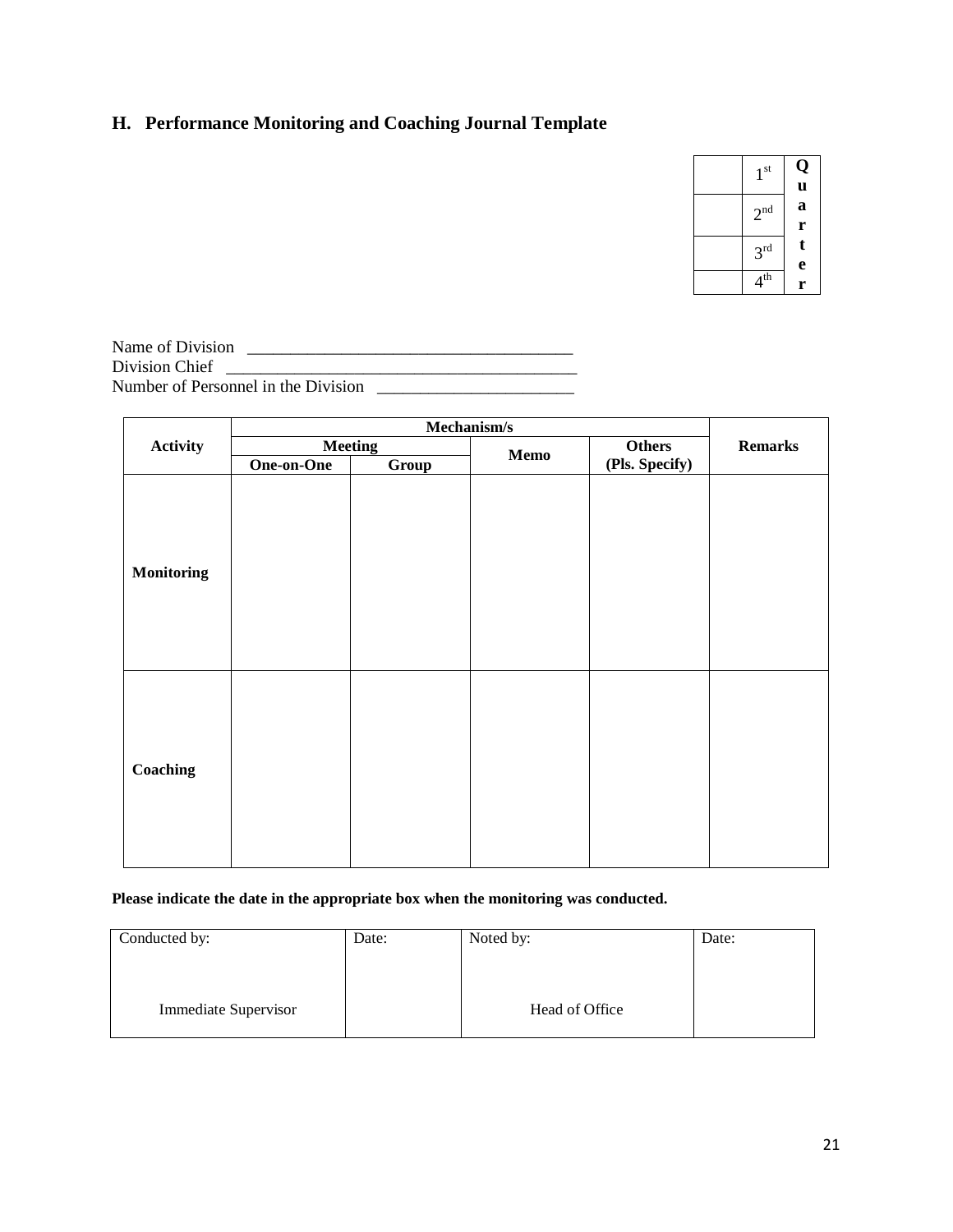# **I. Performance Rewarding and Development (Tracking Tool for Monitoring Targets Template)**

| Major<br>Final |              | <b>Assigned</b><br><b>Duratio</b> |             | <b>Task Status</b> |                  |                         |                         |                            |
|----------------|--------------|-----------------------------------|-------------|--------------------|------------------|-------------------------|-------------------------|----------------------------|
|                | <b>Tasks</b> | to                                | $\mathbf n$ | <b>Week</b>        | Week             | Week                    | Week                    | <b>Remark</b><br>${\bf S}$ |
| Output         |              |                                   |             | $\mathbf{1}$       | $\boldsymbol{2}$ | $\overline{\mathbf{3}}$ | $\overline{\mathbf{4}}$ |                            |
|                |              |                                   |             |                    |                  |                         |                         |                            |
|                |              |                                   |             |                    |                  |                         |                         |                            |
|                |              |                                   |             |                    |                  |                         |                         |                            |
|                |              |                                   |             |                    |                  |                         |                         |                            |
|                |              |                                   |             |                    |                  |                         |                         |                            |
|                |              |                                   |             |                    |                  |                         |                         |                            |
|                |              |                                   |             |                    |                  |                         |                         |                            |
|                |              |                                   |             |                    |                  |                         |                         |                            |
|                |              |                                   |             |                    |                  |                         |                         |                            |
|                |              |                                   |             |                    |                  |                         |                         |                            |
|                |              |                                   |             |                    |                  |                         |                         |                            |
|                |              |                                   |             |                    |                  |                         |                         |                            |
|                |              |                                   |             |                    |                  |                         |                         |                            |
|                |              |                                   |             |                    |                  |                         |                         |                            |
|                |              |                                   |             |                    |                  |                         |                         |                            |
|                |              |                                   |             |                    |                  |                         |                         |                            |
|                |              |                                   |             |                    |                  |                         |                         |                            |
|                |              |                                   |             |                    |                  |                         |                         |                            |
|                |              |                                   |             |                    |                  |                         |                         |                            |
|                |              |                                   |             |                    |                  |                         |                         |                            |
|                |              |                                   |             |                    |                  |                         |                         |                            |
|                |              |                                   |             |                    |                  |                         |                         |                            |
|                |              |                                   |             |                    |                  |                         |                         |                            |
|                |              |                                   |             |                    |                  |                         |                         |                            |
|                |              |                                   |             |                    |                  |                         |                         |                            |
|                |              |                                   |             |                    |                  |                         |                         |                            |
|                |              |                                   |             |                    |                  |                         |                         |                            |
|                |              |                                   |             |                    |                  |                         |                         |                            |
|                |              |                                   |             |                    |                  |                         |                         |                            |
|                |              |                                   |             |                    |                  |                         |                         |                            |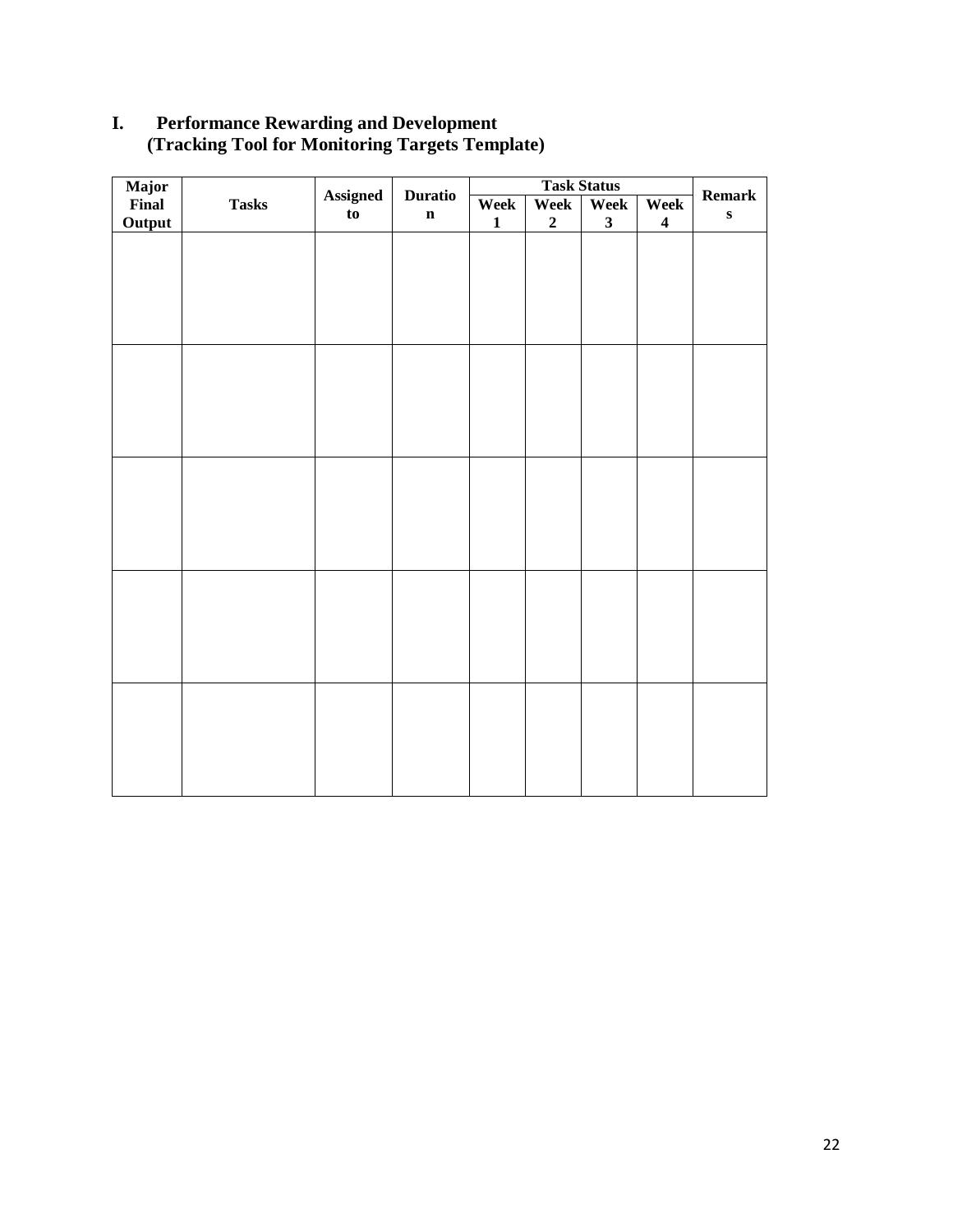# **J. Performance Rewarding and Development (Tracking Tool for Monitoring Assignments Template)**

| <b>Performance Monitoring Form</b>                       |                                                                                     |                                 |        |                                                    |                                                    |                |
|----------------------------------------------------------|-------------------------------------------------------------------------------------|---------------------------------|--------|----------------------------------------------------|----------------------------------------------------|----------------|
| <b>Task ID</b><br>No.                                    | Subject                                                                             | <b>Action</b><br><b>Officer</b> | Output | <b>Date</b><br><b>Assigned</b>                     | <b>Date</b><br>Accomplished                        | <b>Remarks</b> |
| Document<br>No. or Task<br>$No.$ if<br>Taken from<br>WFP | Subject Area of the Task or<br>the Signatory of the<br>Document and Subject<br>Area |                                 |        | Date the<br>task was<br>assigned to<br>the drafter | Date the Output<br>was approved by<br>the approver |                |
|                                                          |                                                                                     |                                 |        |                                                    |                                                    |                |
|                                                          |                                                                                     |                                 |        |                                                    |                                                    |                |
|                                                          |                                                                                     |                                 |        |                                                    |                                                    |                |
|                                                          |                                                                                     |                                 |        |                                                    |                                                    |                |
|                                                          |                                                                                     |                                 |        |                                                    |                                                    |                |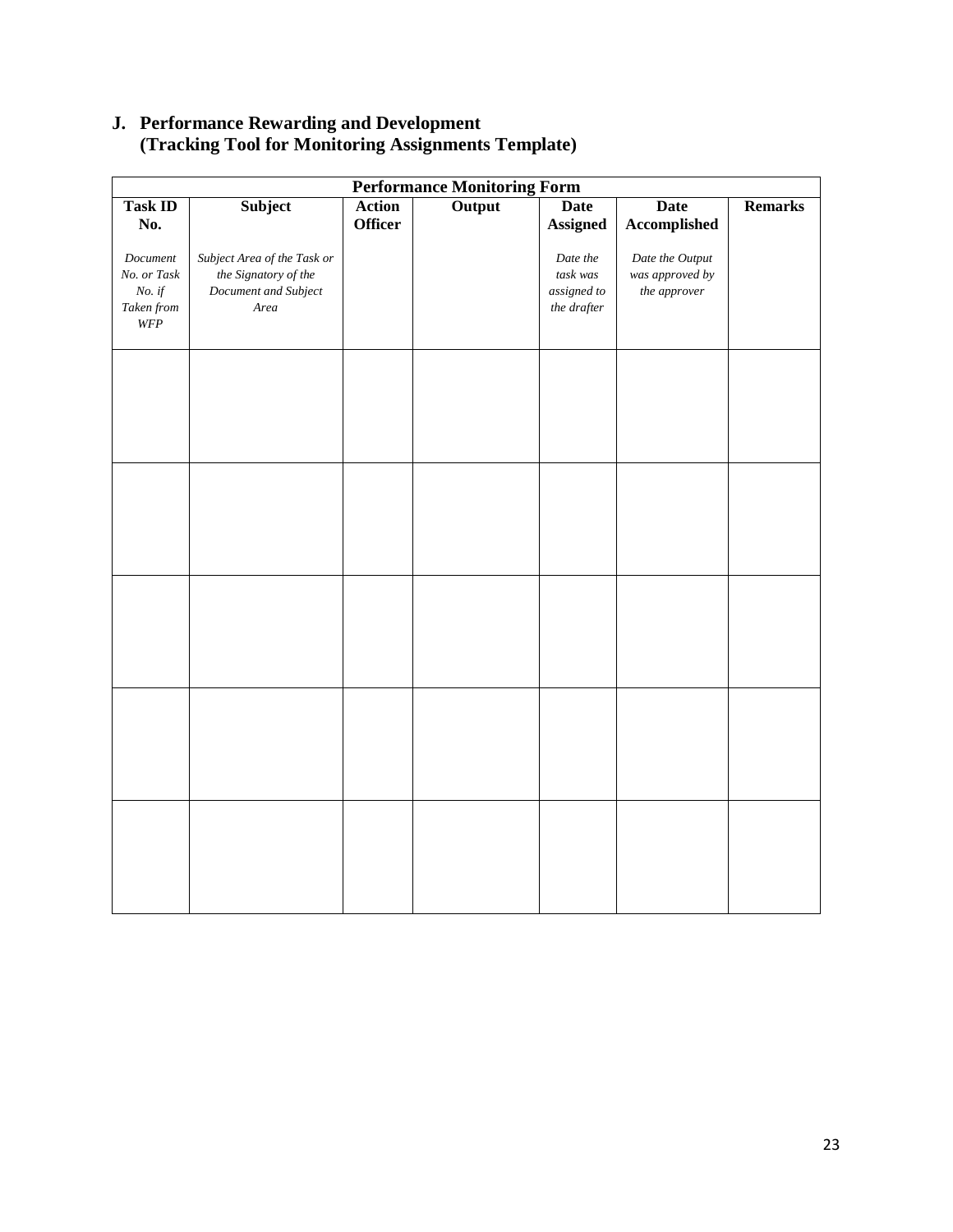# **K. Performance Rewarding and Development (Professional Development Plan Template)**

### **Professional Development Plan** Date:

| Target Date          |  |
|----------------------|--|
| <b>Review Date</b>   |  |
| <b>Achieved Date</b> |  |

| Aim       |  |
|-----------|--|
| Objective |  |

| Task     | Next Step |
|----------|-----------|
|          |           |
|          |           |
|          |           |
|          |           |
|          |           |
| Comments |           |
|          |           |
|          |           |
|          |           |
|          |           |
|          |           |
|          |           |
|          |           |
|          |           |
|          |           |
|          |           |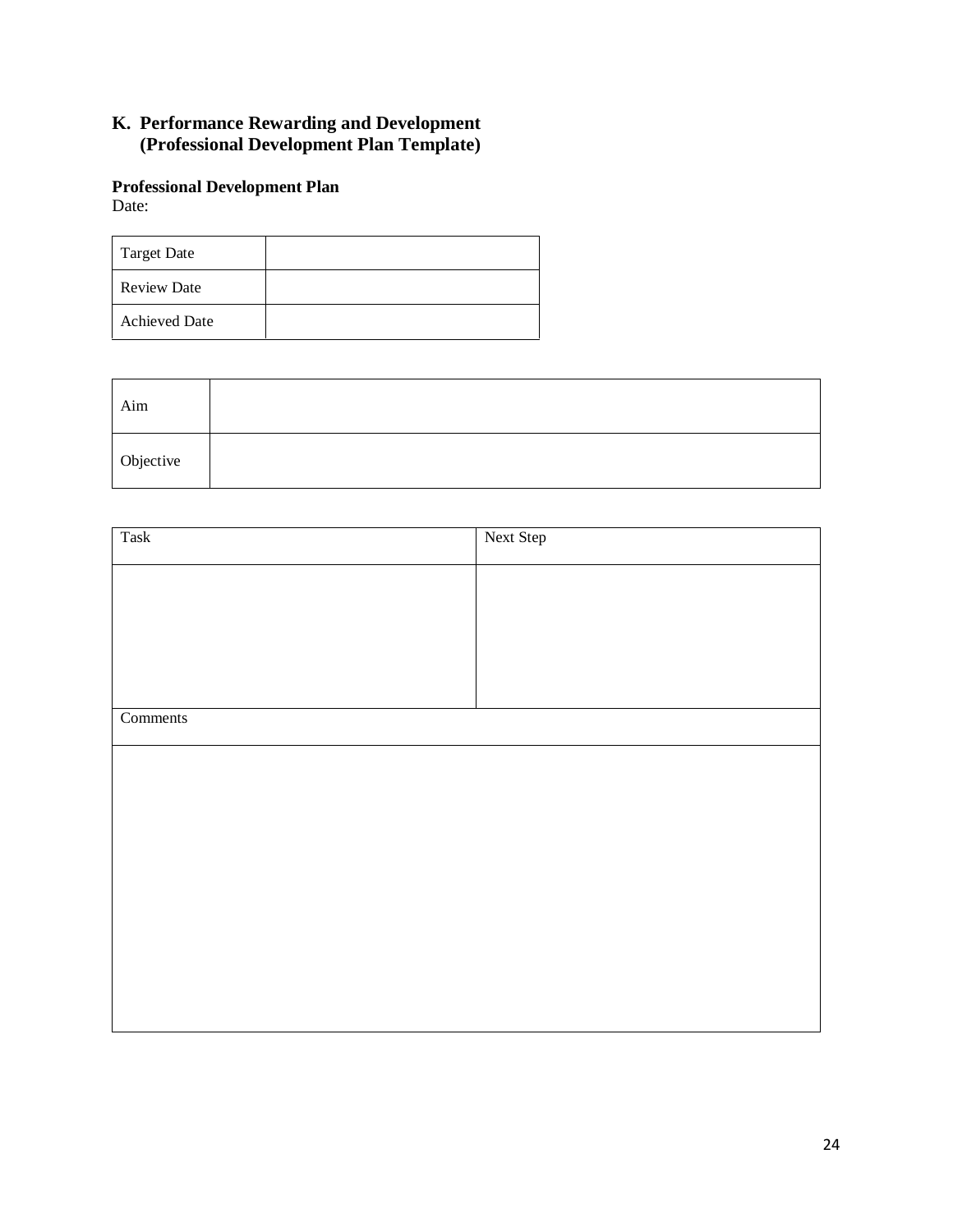# **Professional Development Plan Template**

| Date                 |
|----------------------|
| Aim                  |
|                      |
|                      |
| Objective            |
|                      |
|                      |
|                      |
| Target Date          |
| <b>Review Date</b>   |
| <b>Achieved Date</b> |
| Comments             |
|                      |
|                      |
|                      |
| Task                 |
|                      |
|                      |
| Outcome              |
|                      |
|                      |
|                      |
|                      |
| Next Step            |
|                      |
|                      |
|                      |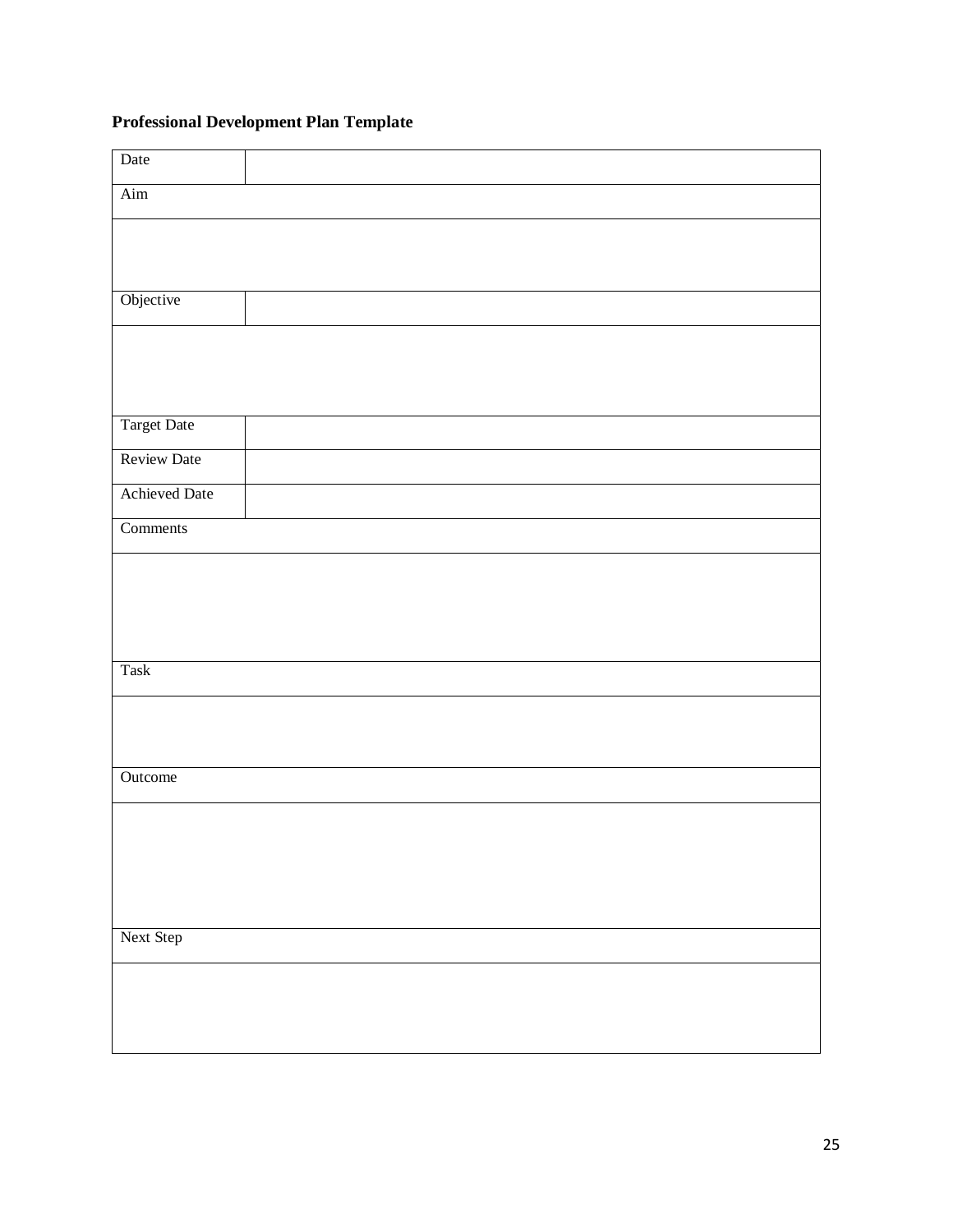# **L. Appeal Form**

An employee may appeal the performance feedback appraisal where it is believed that the overall rating or individual performance factor ratings do not represent a true evaluation of the employee's work performance during the appraisal period.

Within 10 days of receipt of a signed copy of the appraisal, the employee should meet with the evaluating Immediate Supervisor /Division Chief in an attempt to resolve the disagreement before filing a formal appeal.

Though not required at this step, the appealing employee is encouraged to complete and utilize this Performance Feedback Appeal Form as the basis of the initial discussion with the Immediate Supervisor/Division Chief. If not resolved in this informal discussion, the employee may formally appeal the evaluation by completing and submitting this Performance Feedback Appeal Form to the evaluating Immediate Supervisor /Division Chief within 10 days after receiving the signed copy of the performance feedback rating.

If the appeal is not resolved by the Immediate Supervisor/Division Chief, it is the appellant's responsibility to move the appeal through the subsequent steps in a timely manner (see Performance Feedback Appeal Procedure).

| DATE:                                |
|--------------------------------------|
| NAME OF DIVISION CHIEF:              |
| <b>NAME OF IMMEDIATE SUPERVISOR:</b> |
|                                      |
| DATE COPY RECEIVED:                  |
|                                      |

**NOTE:** A copy of the Performance Evaluation Rating Form which is the subject of the appeal (signed by the evaluating Division Chief) must be submitted with this appeal. (Note: NPO will develop a tool that will include assessment of other characteristics indicating performance, but which are not included in the existing PES. However, pending the development of that tool, the existing PES will be used for this purpose.

1. IDENTIFY THE SPECIFIC PERFORMANCE FACTOR RATING(S) YOU ARE CONTESTING, e.g., quality of work, multi-tasking, productivity, etc.:

| Performance<br>Factor | <b>Reasons for Appealing</b> |
|-----------------------|------------------------------|
|                       |                              |
|                       |                              |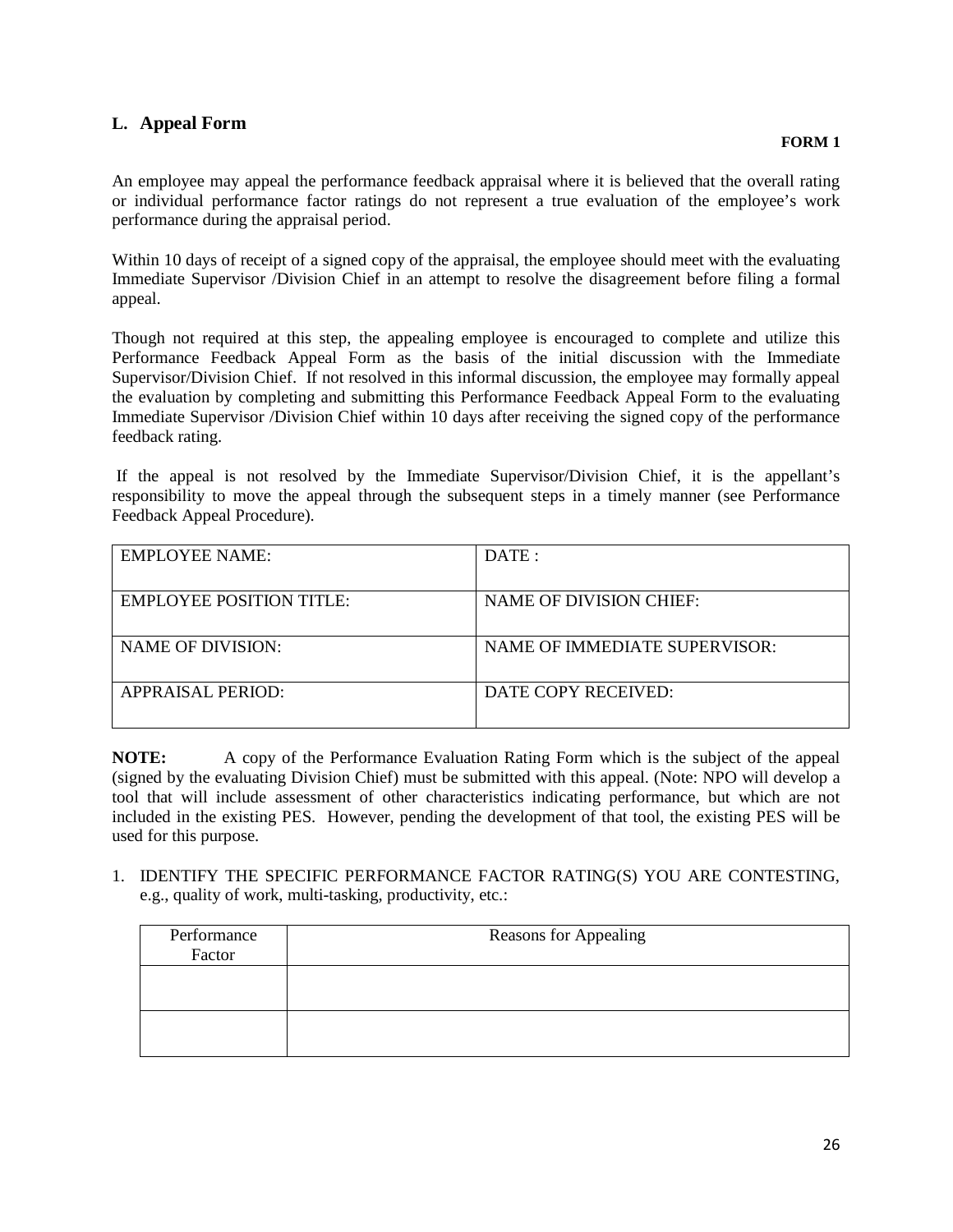### 2. IDENTIFY:

# a.) THE IMMEDIATE SUPERVISOR'S RATING FOR EACH FACTOR YOU ARE APPEALING; and

b.) THE RATINGS YOU PROPOSE FOR EACH FACTOR YOU ARE APPEALING.

| Performance<br>Factor | Immediate Supervisor's Rating | <b>Employee's Proposed Rating</b> |
|-----------------------|-------------------------------|-----------------------------------|
|                       |                               |                                   |
|                       |                               |                                   |

### 3. DESCRIBE THE SPECIFIC FACTS TO SUPPORT YOUR APPEAL OF EACH PERFORMANCE FACTOR

RATING. Attach additional sheets if necessary. (Attach applicable evidence)

| Performance<br>Factor | Description and Evidence |
|-----------------------|--------------------------|
|                       |                          |
|                       |                          |

 \_\_\_\_\_\_\_\_\_\_\_\_\_\_\_\_\_\_\_\_\_\_\_\_\_ \_\_\_\_\_\_\_\_\_\_\_\_\_\_\_\_\_\_\_\_\_\_\_\_\_ Signature of Appellant Date Submitted to Immediate Supervisor

**DIVISION CHIEF**

\_\_\_\_\_\_\_\_\_\_\_\_\_\_\_\_\_\_\_\_\_\_\_\_\_\_\_ \_\_\_\_\_\_\_\_\_\_\_\_\_\_\_\_\_\_\_\_\_\_\_\_ (reflects receipt only)

Signature of Immediate Supervisor Date of receipt of this completed appeal form

*See Form 2 for Immediate Supervisor decision box and signature boxes for Division Chief and Director.*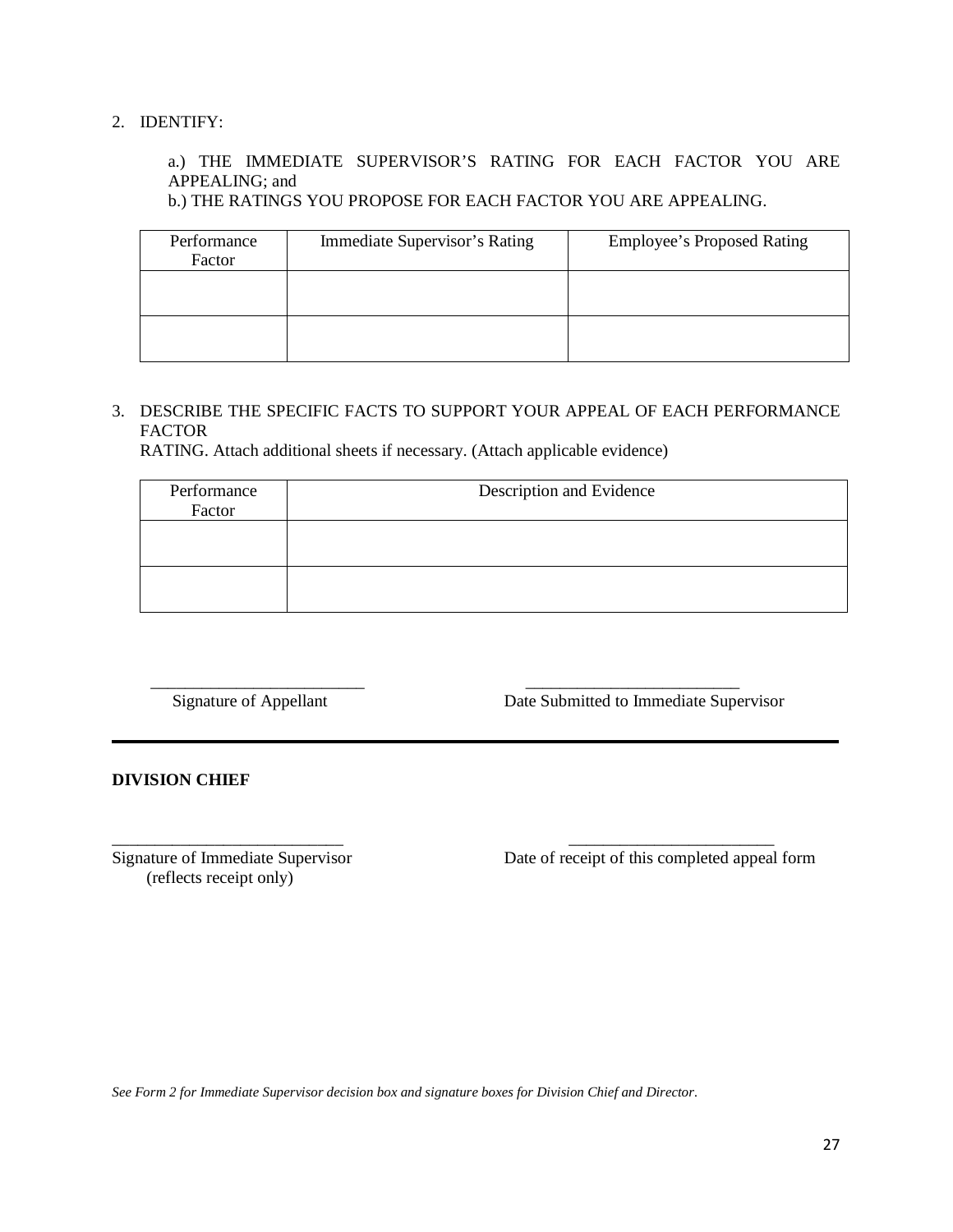### **EMPLOYEE NAME**: \_\_\_\_\_\_\_\_\_\_\_\_\_\_\_\_\_\_\_\_\_\_\_\_\_\_\_\_\_\_\_\_

#### **IMMEDIATE SUPERVISOR**

The following solution was reached and the revised performance feedback appraisal form is attached:

| Performance<br>Factor | Solution/s |
|-----------------------|------------|
|                       |            |
|                       |            |

We have not resolved this appeal; the employee may forward appeal to the Division Chief.

| Appellant Signature                    | Date |
|----------------------------------------|------|
| <b>Immediate Supervisor Signature:</b> | )ate |

#### **DIVISION CHIEF**

Date appeal was received: \_\_\_\_\_\_\_\_\_\_\_\_\_\_\_

The following solution was reached and the revised performance feedback appraisal form is attached:

| Performance<br>Factor | Solution/s |
|-----------------------|------------|
|                       |            |
|                       |            |

We have not resolved this appeal; the employee may forward appeal to the Director.

| Appellant Signature       | Date: |
|---------------------------|-------|
|                           |       |
| Division Chief Signature: | Date. |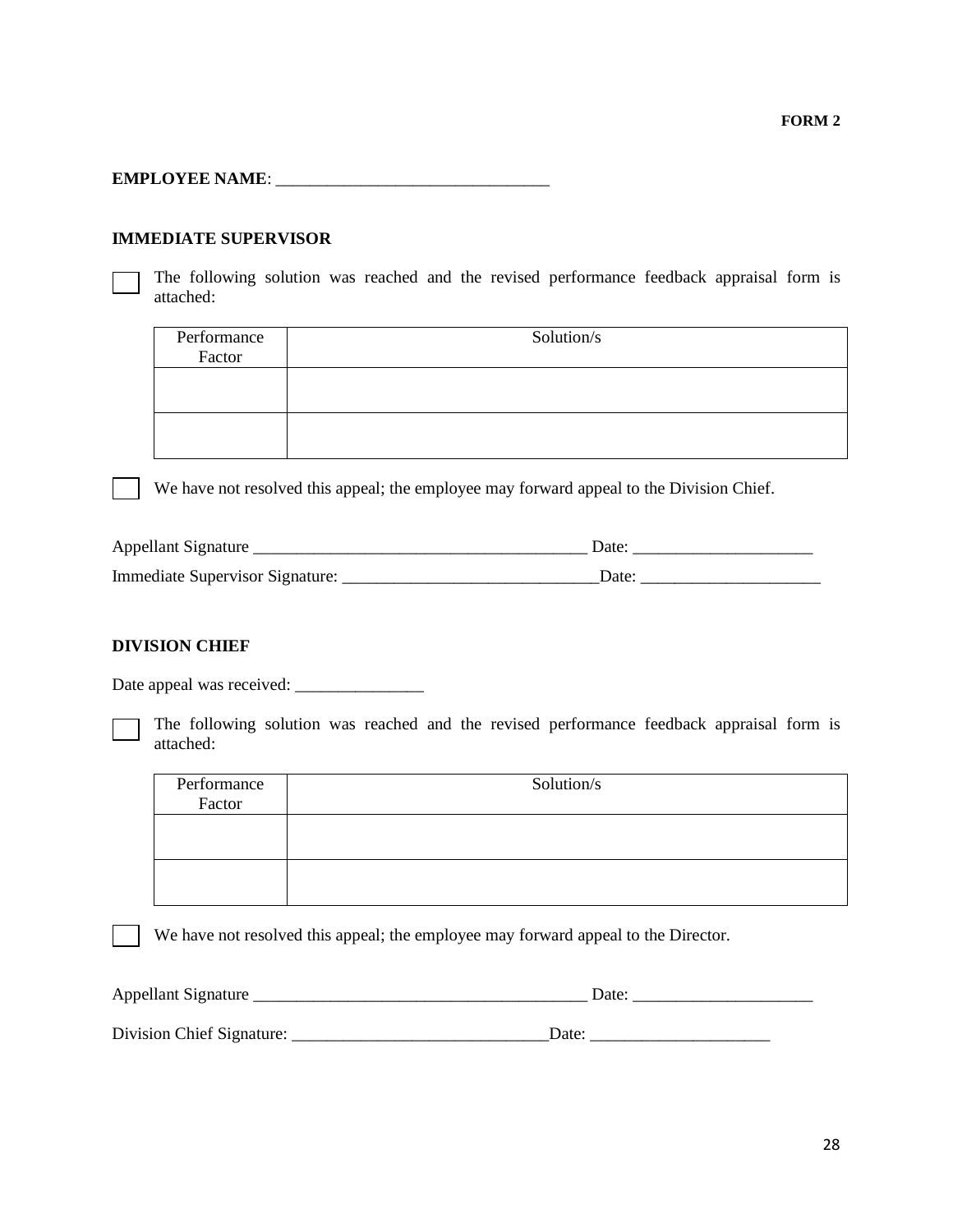### **DIRECTOR**

Date appeal was received: \_\_\_\_\_\_\_\_\_\_\_\_\_\_\_

The following solution was reached and the revised performance feedback appraisal form is attached:

| Performance<br>Factor | Solution/s |
|-----------------------|------------|
|                       |            |
|                       |            |

We have not resolved this appeal; the employee may forward appeal to the Civil Service Commission.

| Appellant<br>Signature |  |
|------------------------|--|
|                        |  |

Director Signature: \_\_\_\_\_\_\_\_\_\_\_\_\_\_\_\_\_\_\_\_\_\_\_\_\_\_\_\_\_\_Date: \_\_\_\_\_\_\_\_\_\_\_\_\_\_\_\_\_\_\_\_\_

ATTACH ADDITIONAL SHEETS IF NECESSARY.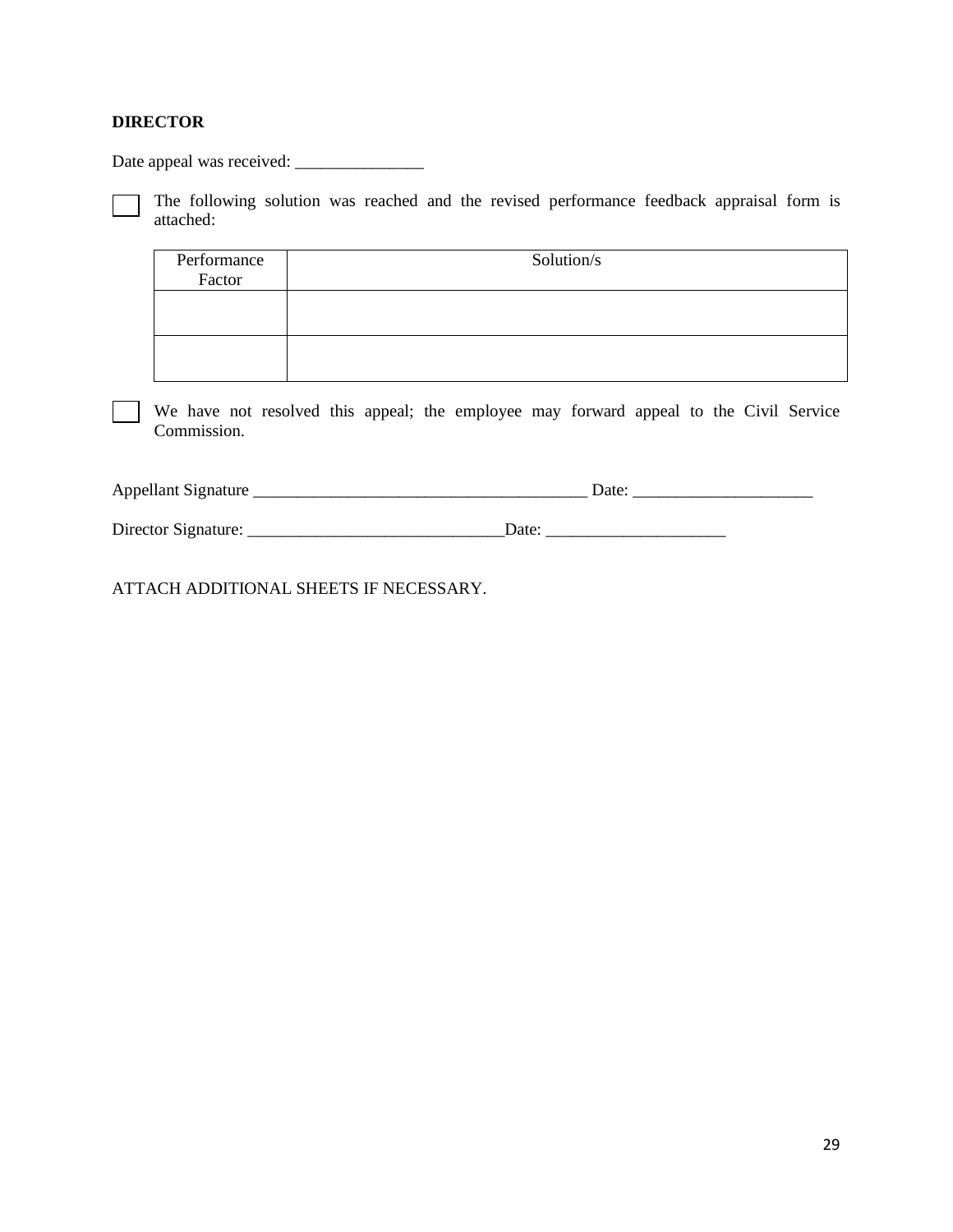# **M. Key Players and Responsibilities**